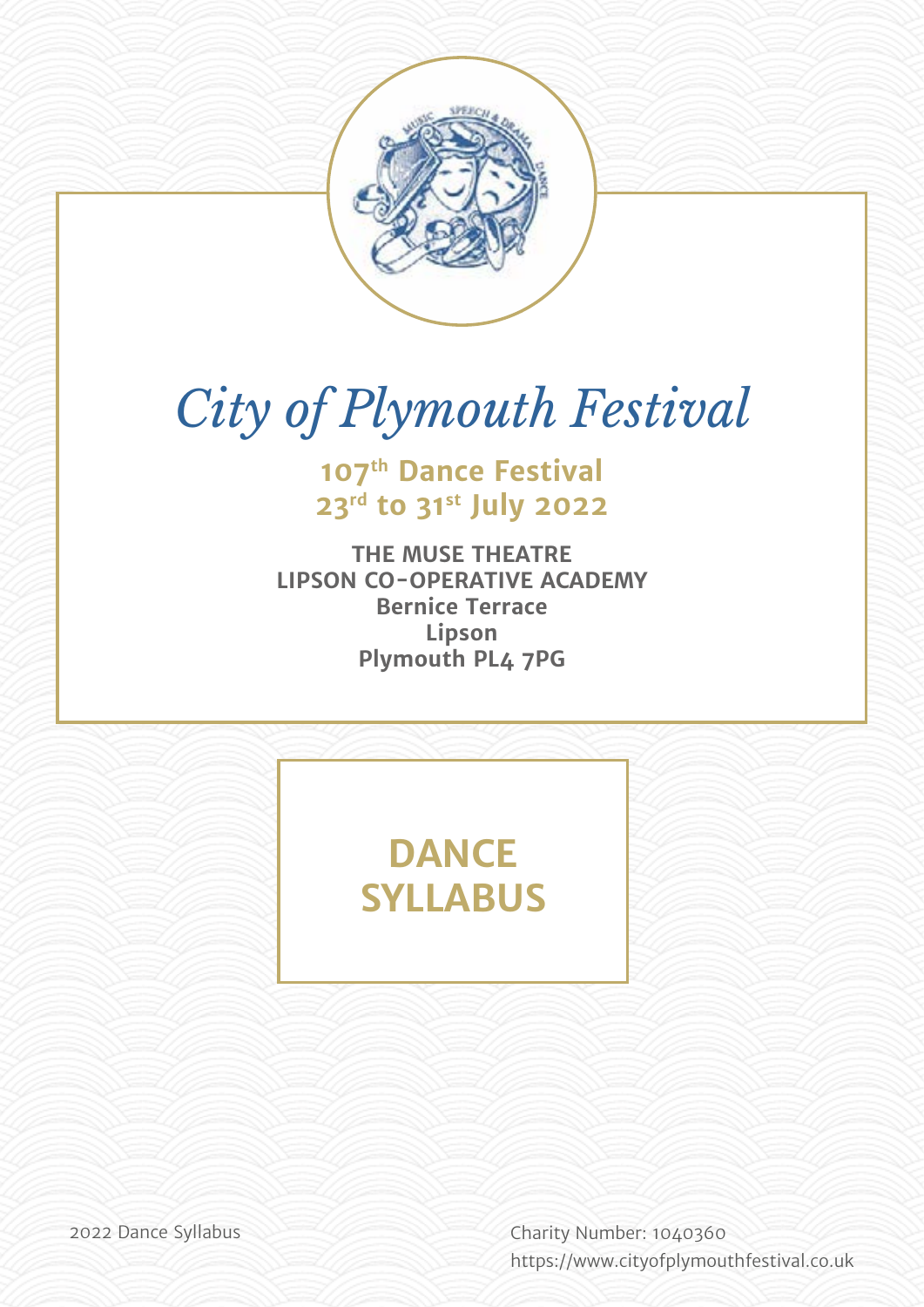## **CITY of PLYMOUTH FESTIVAL**

**PATRON: THE LORD MAYOR OF PLYMOUTH** Registered Charity No: 1040360

**This Festival is affiliated to THE BRITISH and INTERNATIONAL FEDERATION of FESTIVALS for DANCE, MUSIC, SPEECH and DRAMA of which HER MAJESTY THE QUEEN is PATRON**

## **Dance Festival Syllabus 2022**

May we extend a warm welcome to both our regular users and to those who intend to take part in Plymouth festival for the first time.

We run a very wide range of classes and have included everything you might expect to see in a dance festival. So, whatever your interest, we believe we have something for you. Do come and join us in July to experience for yourself what a friendly, vibrant and successful dance festival we are. We look forward to seeing you.

## **Officials and Committee Members**

**Chairman:** Kevin Cunningham **Vice Chai**r: Alan Barwell

**General Secretar**y: Cheryl Pyner

 107 Milehouse Road, Stoke Plymouth PL3 4AE **■ 01752 558711 or 07793367406** E-mail: [cherylpfestival@gmail.com](mailto:cherylpfestival@gmail.com) 

**Treasurer:** Jill Straw **Dance Festival Secretary and Organiser:** Cheryl Pyner **Dance Cup Secretary:** Carolyne Cunningham

**Speech & Drama Festival Secretary and Organiser:** Jill Straw **Speech and Drama Cup Secretary:** Carolyne Cunningham

**Music Festival Secretary and Organiser:** Jill Straw **Music Cup Secretary:** Carolyne Cunningham

**Publicity:** Zoe Vigus

**Committee Members:**

Ann Barwell Lara Cook Sue Cook Linda Curtain Karen Hill-Falcus Simara Winter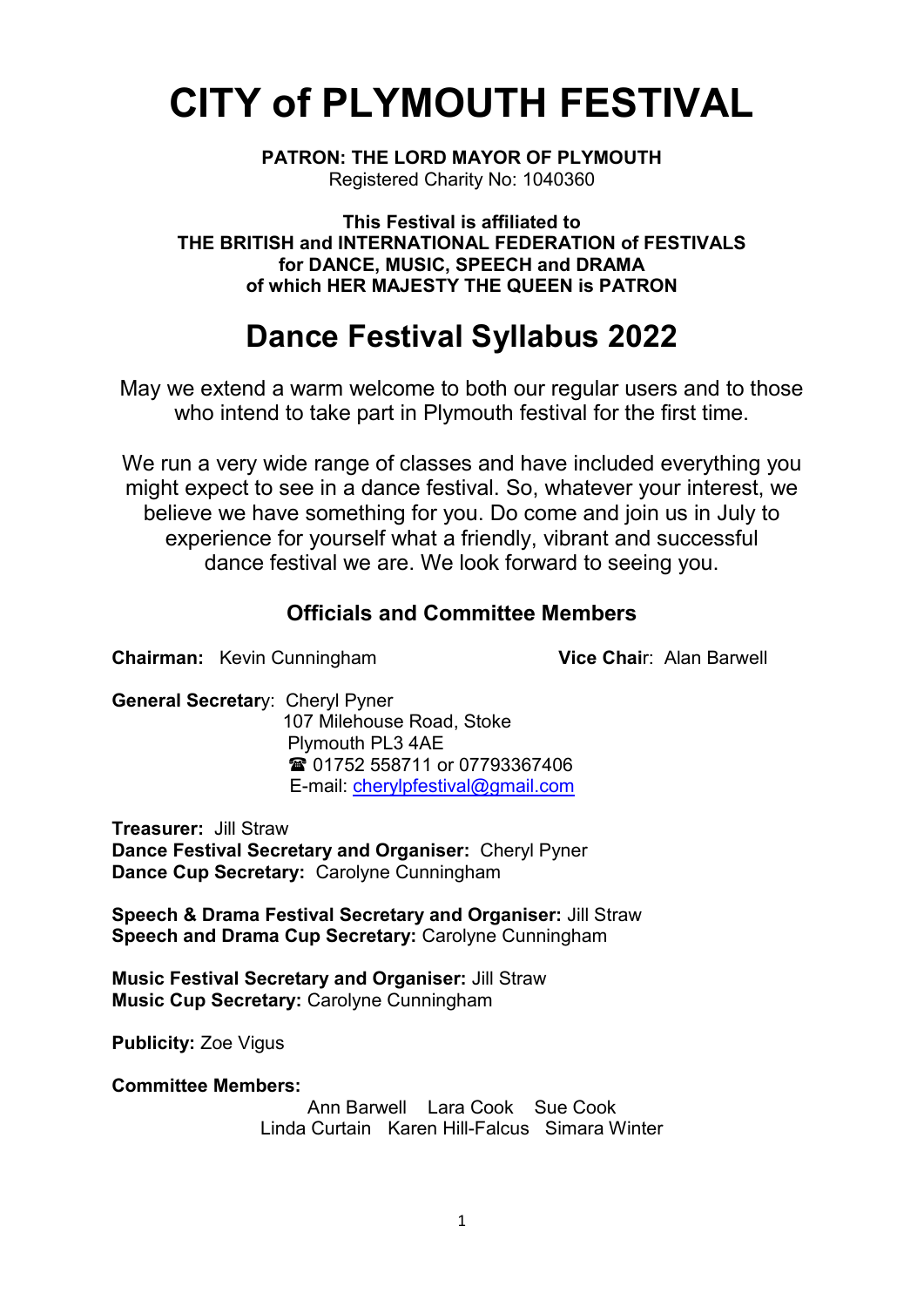## **We are very pleased to welcome back Dance Festival Adjudicator**

## **Alison Marlow**



## **Some of you may remember that Alison was our adjudicator in 2019.**

For many years Alison enjoyed a varied performing career on stage and television with most notable credits including 'A Night of 100 Stars' at The London Palladium, Songs of Praise, Get Your Own Back and Come Dancing for the BBC with partner Howard Donald, now of Take That!

Upon moving into teaching Alison settled in Rossendale, Lancashire and for 25 years, alongside her husband Chris, ran a successful dance and drama school, Rossendale Dance & Drama Centre. This was one of the first UK schools to gain Recognised School status from the now CDMT, Council for Dance, Drama and Musical Theatre Training.

Since 2015 Alison has worked as a Dance Education Consultant, a role which encompasses teaching, mentoring, lecturing, adjudicating and examining both in the UK and overseas. In September 2018 she launched Lancaster Dance Centre, offering dance and fitness tuition to children and adults in the beautiful city of Lancaster.

Alison is passionate about nurturing and developing confidence in leaners and performers of all ages and abilities. Many of Alison's students have progressed to full time training at establishments such as Central School of Ballet, Northern Ballet School, Ballet West, Elmhurst, Bird and Performers College.

She has recently completed an MSc. in Dance Science and Education at the University of Edinburgh specialising in private sector dance teacher training and education. She is also the author of the amateur and professional UKA Dance syllabi for Jazz Dance and Musical Theatre.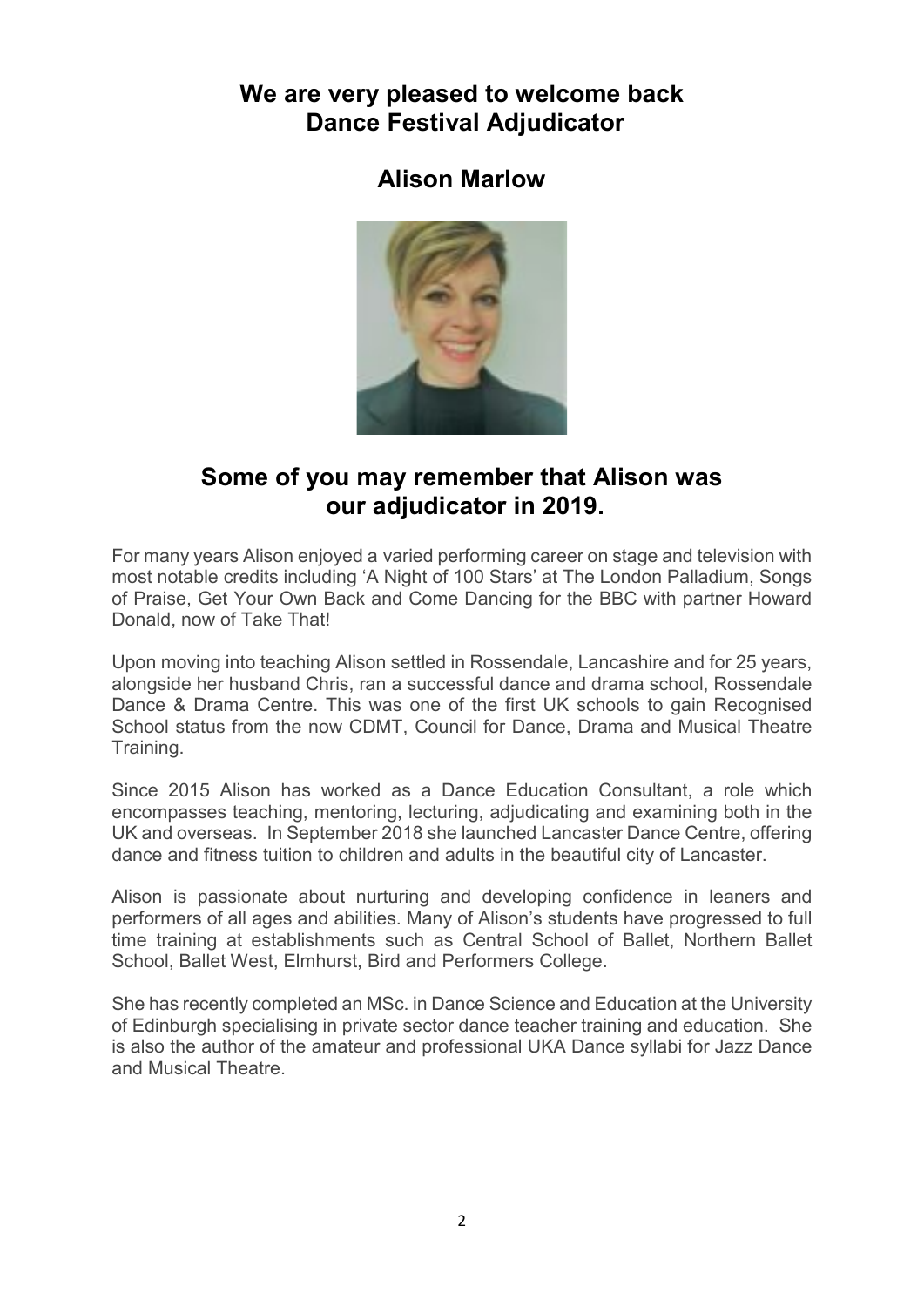## **We are very excited to announce that Gemma Summerscales-Heard will be our 2022 Dance Studio adjudicator.**



Gemma is an approved tutor and a dual fellowship of the ISTD

She trained at Summerscales Performing Arts and went on to Tiffany Theatre College for a graduate course. Her professional performance experience started as a child, first modelling for various international brands including Coca-Cola. She then went on to perform as a child in UK tours and in the West End including productions with the New Shakespeare Company. She was also invited to appear as a singer/dancer at the Olympic Games in Sydney 2000.

Gemma then started to choreograph leading her into teaching. Passionate for passing her love of the arts on to students she continues to extend her knowledge of theatre and dance with recognised and respected practitioners in the UK and USA.

Gemma is delighted to be recognised as an adjudicator for The British and International Federation of Festivals and is looking forward to adjudicating at the Plymouth dance festival in July.

## **The Festival Experience**

The festival experience differs from an examination situation in that it offers participants the opportunity to perform in front of an audience. The adjudicator will therefore look for a complete performance which includes: technique; presentation; musicality; costume; make up and entrances and exits.

Classes are competitive. All entrants are marked and the dancer achieving the highest mark is awarded a trophy which they keep until June 1<sup>st</sup> before the next year's July festival.

Dancers placed 1<sup>st</sup>, 2<sup>nd</sup> and 3<sup>rd</sup> are presented with a medal. All competitors receive a report highlighting personal strengths and offering advice for improvement.

Of course, it is only natural for everyone taking part to be nervous but we hope all performers thoroughly enjoy their opportunity to dance on a stage in front of an audience and can't wait to return and take part again next year.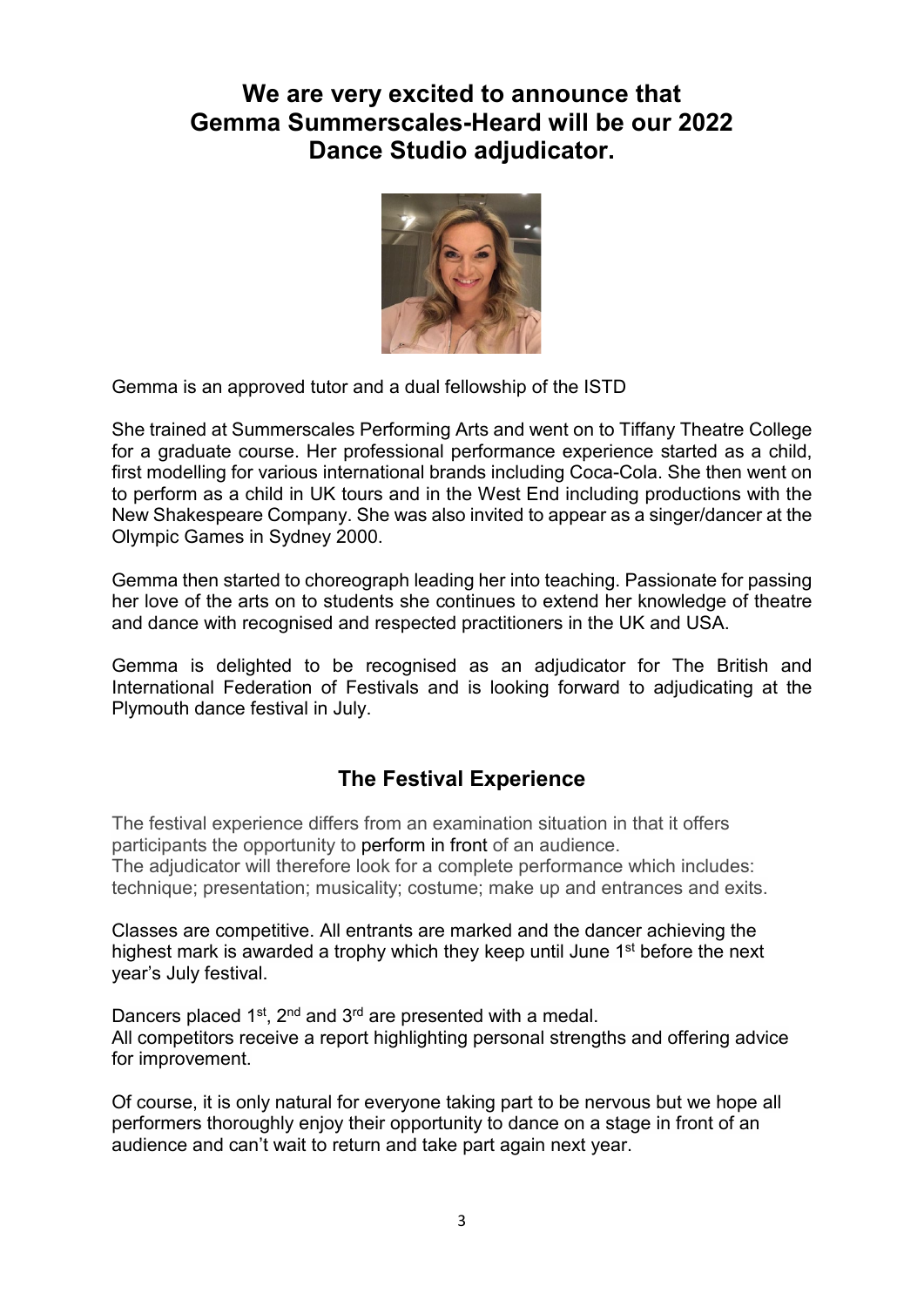**Plymouth Dance Festival is for the benefit of all the children, young people and adults participating and performing. We aim to ensure every dancer enjoys a happy festival, has a memorable experience, grows in confidence, learns from the experience and can't wait to return next year!**

## **A Second Performance Area**

We are committed to offering all performers who enter Plymouth Festival a chance to participate and perform. We are very lucky to have the use of the Lipson Dance Studio, a second performance area.

Should the number of entries we receive this year be as high as in the previous festival, we will not turn dancers away but will engage a second adjudicator and use the dance studio as a second performance area.

The only alternative to this is to cancel nearly a quarter of all entries which is something we are not prepared to do.

We are proud that the City of Plymouth is a festival for all and will take every step to ensure everyone enjoys their experience.

## **Lipson Co-operative Academy**

We are very fortunate to be able to Lipson Co-operative Academy for our Dance Festival. There are many advantages including: free parking; spacious changing rooms; access to showers; practice rooms; holding rooms; a vending machine; an outside picnic area; an onsite café and of course a theatre and dance studio.

We are very appreciative of the help and support Lipson staff always give and would like to thank the Academy for letting us use their premises for our 2022 Festival. Directions to Lipson Co-Operative Academy, Bernice Terrace PL4 7PG, can be found in the dance section of our festival website: [www.cityofplymouthfestival.co.uk](http://www.cityofplymouthfestival.co.uk/)

## **Festival Photographs**

### **The taking of photographs or video recordings of any performance is not permitted.**

Unfortunately, the professional photographer used to take photographs in previous years is no longer able to available. However, we are looking to find a replacement and will inform you when one is secured.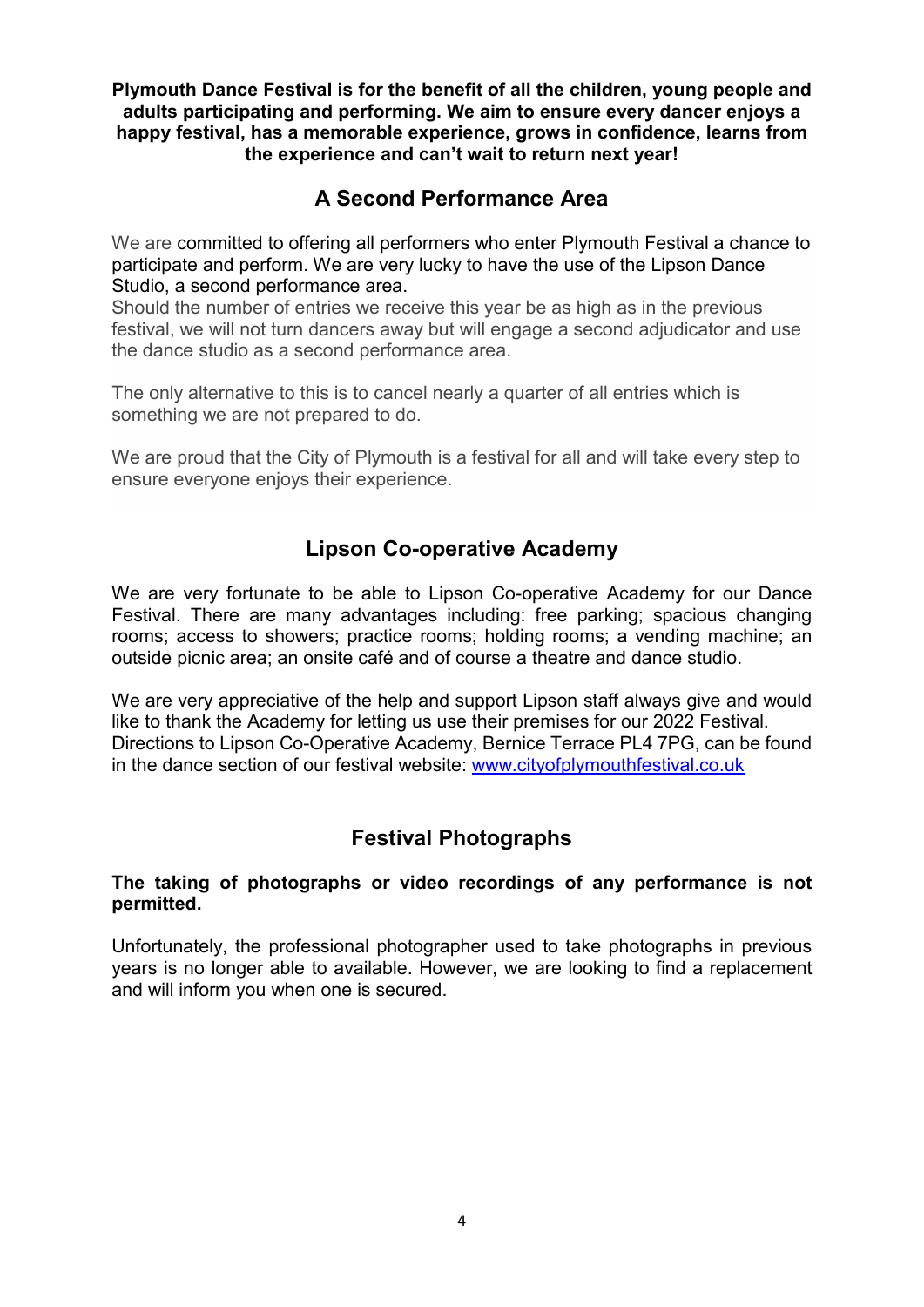## **RunMyFestival online entry and payment system**

## *Enter on Line @City of Plymouth Festival*

**Run My Festival** was developed specifically for festivals and for this reason the City of Plymouth Festival decided to use it to provide a secure online entry and payment system for our festival community.

This was in order to make festival entry more manageable for everyone using it be they festival organisers, teachers, parents or older performers.

We have been using RMF since 2016.

**Please note that as from this year all entries have to be paid at the time of checkout using PayPal. We will no longer be accepting bank transfers, cash or payment by cheque.**

**Payment of entry fees on checkout activates your account and you will receive an email confirming your entries and payment.** 

**This provides the festival and yourself with an instant audit trail produced by RunMyFestival.**

## **Entering Run My Festival is easy**

## **New users need to register**

## **Returning users need to log in to their RMF account**

When you are ready simply click on the following link which can be found on the Enter on Line section of the website:

## **[Enter online with](https://plym.runmyfestival.net/runMyFestival/security/welcome.jsf) Run My Festival.**

The link will take you straight to RMF website where there is a log in for Existing Users and a registration log in for New Users.

Please follow the instructions relevant to your position.

**If you are an existing Run My Festival user**, when you log in it is really important that you check that you **only have one account** and that your personal details including your home address, telephone numbers and email address are all correct.

You only need 1 account so if you find you have two or more accounts, please delete any extra, those you don't need.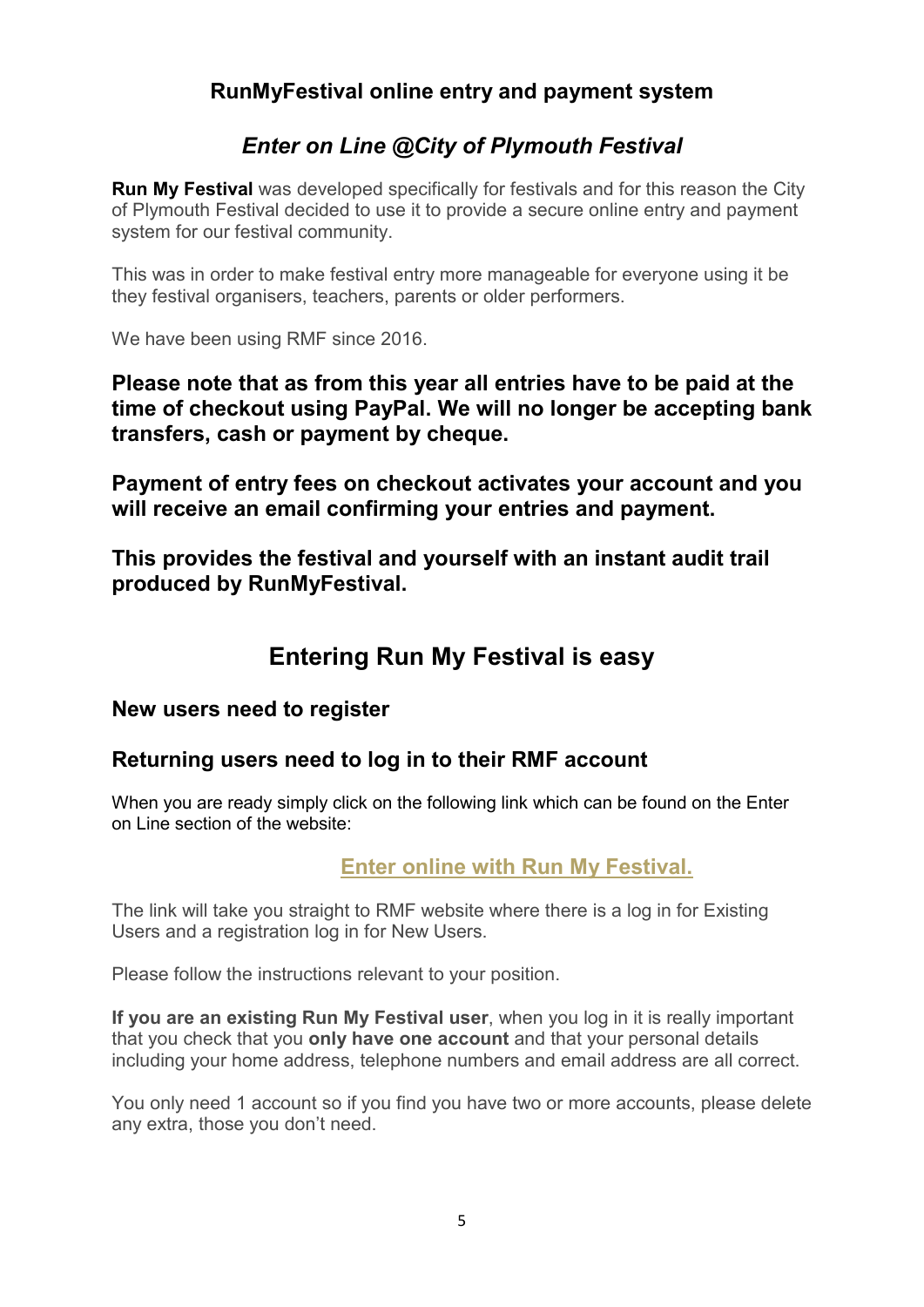Checking your personal details will ensure that all personal mail we send to you including confirmation of entry forms, schedules, and pre-paid programmes, will arrive at your correct and most recent address.

Previously, we have had problems with people moving house and not having updated their details which consequently means RMF cannot send vital information to the correct address which is not the festival's fault.

Once you have checked that your details are correct and that you only have one account, you can follow the RMF instructions and make your entrants, entries and when you are ready go to check out, make your payment to complete the process. On completion you will receive a confirmation of payment and entry email and your account will be acetified.

**New Users** need to follow the instructions and register and set up your account. Once you have your account you can then make your entrants and finally your entries.

Making duets, trios, and quads can be a little tricky but once you've made one it's much easier.

Each duet, trio or quad entry need only be entered once. One adult should enter the dancers in their account. They will need to have made each dancer an entrant in their own account to be able to set up a **'group with people'**. Once you have created a 'group with people' you will be able to use it to enter duets, trios and quads.

If in need of help when setting yourself up, please contact dance festival organiser **Cheryl Pyner 01752 558711 or 07793 367 406 Email: cherylpfestival@gmail.com**

**Please do not hesitate to contact Cheryl if you have questions regarding this or if you need a little help to get started.** 

## **Quick Reference - Key points regarding the 2022 Dance Festival**

Online access to RunMyFestival is through our website link [www.cityofplymouthfestival@gmail.com](http://www.cityofplymouthfestival@gmail.com)

### **Age Limit to determine Class**

Over the last four years we have worked to make classes age specific for the majority of dancers. Not only does this reduce the size of classes but also enables children to dance in their age group with dancers of a similar age.

With the aim of personalising the age for class entries to suit the timing of Plymouth Dance Festival, ensuring that the majority of children and young people are dancing in age specific classes, the **2022** class entry age limit will be taken as the age of performers on the day before the festivals starts, and that is dancers age on:

## **Friday 22nd July 2022**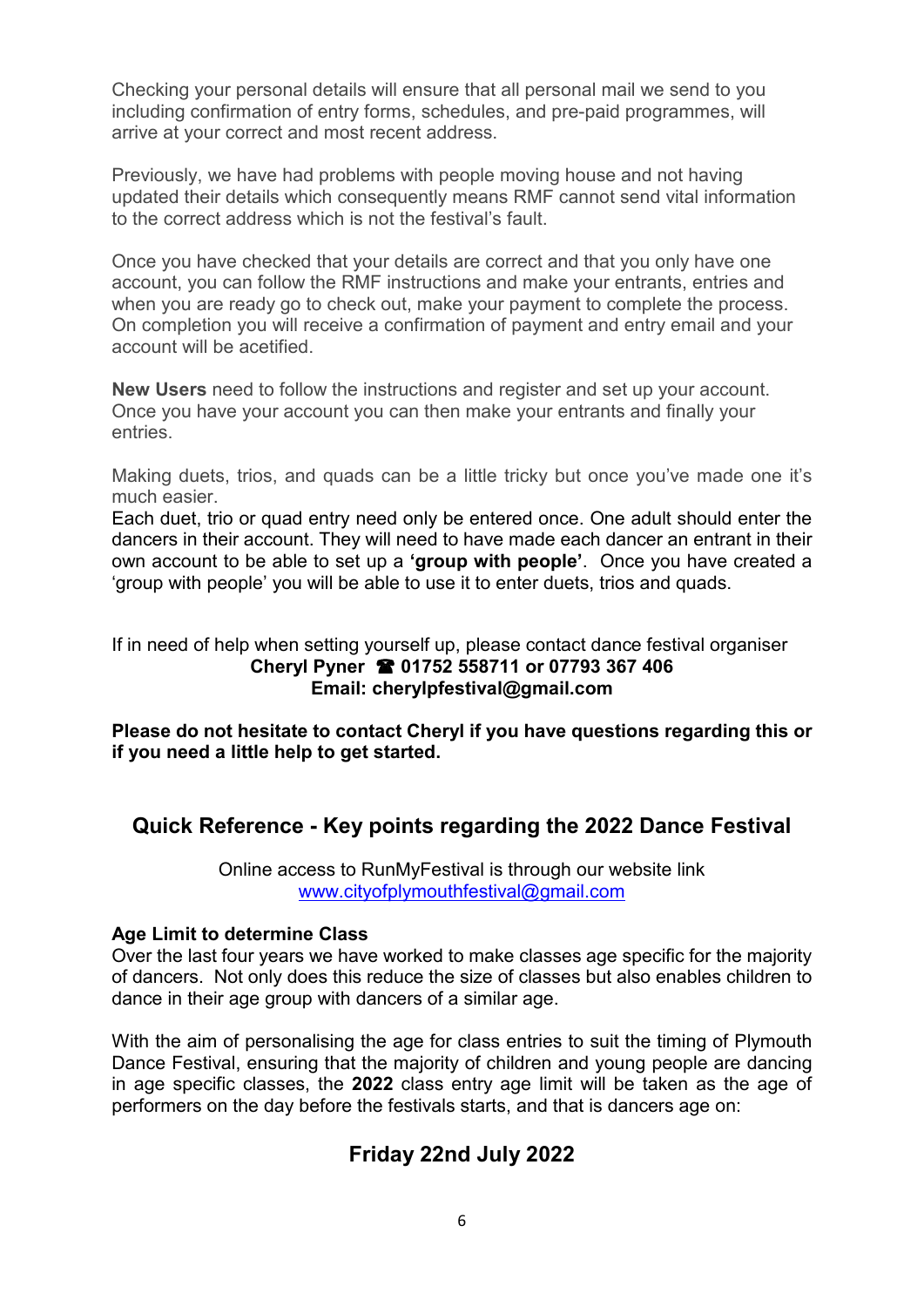### **Time Limits**

To make it easier for Teachers, we have adopted the All-England Dance required time limits for dances. The new timings also bring Plymouth in line with both the Exeter Festival, the Torbay, South West of England Festival and other regional festivals. Time limits can be found on **page 14** of the syllabus.

#### **All dances will be timed and time limits must not be exceeded**.

As in previous years, times will be checked from the first note or word of the music, or if it should occur first, the first movement of the dancer to the dancer's last movement at the completion of the dance. A musical exit may be included on the recording, provided it falls within the time limit.

## **The 2022 Syllabus**

One of the aims of Plymouth Dance Festival is to provide opportunities for young dancers to perform the styles of dancing they are learning in their dance classes.

Each year we review our syllabus and, if necessary or requested, add classes that we think will enhance dancers' experiences, offer opportunities to include new styles of dance being taught across our dance community and therefore make opportunities for more dancers to be included and possibly inspired by styles of dance they have not yet discovered.

In 2016 we introduced Irish Dancing and Hip-Hop classes. In 2017 we added classes for Tap Duets and Novice Lyrical. We also split the Modern Groups into separate classes for Modern, Tap and combined Lyrical and Contemporary styles. And after receiving 41 entries for two contemporary classes we split the age groups to make three classes.

In 2018 we reintroduced Scottish Dance and Mime classes and following a family request, we offered two Bollywood classes. BW1 a group class for dancers 10 years and under and BW2 to offer a solo class for dancers 7-10 years.

In 2019, following a request from a parent, Class 4b, a street dance class for dancers aged 5 years and under was added.

To fall in line with ballet and modern age groups classes, Class 37 Tap 14 and 15 years were split into classes 37a 14 years tap and 37b 15 years tap. Finally, taking advice from a group of parents, we amended and added an extra age group to trio and quad classes.

During the 2019 festival a Cornish dance teacher new to Plymouth festival, asked if we could add age group Acro Dance classes from 5 years and under through to 16 years. So, 2022 sees them included in this year's syllabus. Please refer to page 17 of the syllabus for a definition of Acro Dance.

As the contemporary classes are growing in popularity the age group for class C3 has been split and will now be for ages 15 and 16. A new class C4 will be for dancers aged 17 – 21 years.

### **Any further Information regarding developments in this year's syllabus will be posted on our Facebook and Twitter pages should any arise.**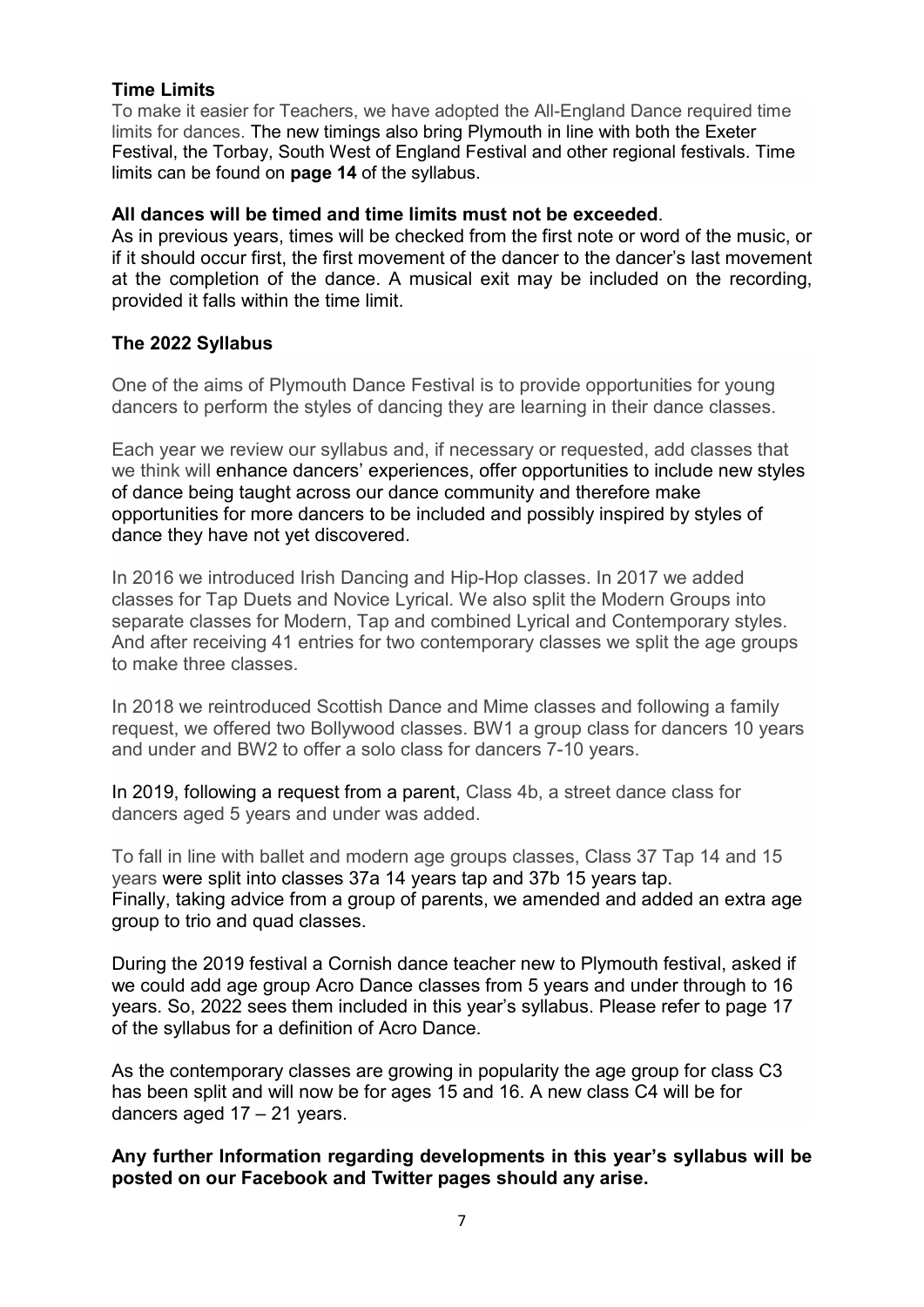## **Clarification of Dancing 'en Pointe' at Plymouth Festival**

Pointe work is not allowed for any competitor aged under 13 years. If they are 13 years and over then it should be left to the discretion of the teacher as to whether or not the competitor is ready to dance 'en pointe'. This also applies to novice ballet classes.

## **Clarification of entry of competitors at full time Residential Dance and Theatre**

Dancers at full time residential dance schools may not enter the Novice Classes. However, if entering other classes, they will need written permission from the college or school attended. The dance festival organiser should be informed on entry and handed the letter giving permission from their school, on the day they compete. If no written permission is given the dancer will not be able to perform.

## **Important reminders for this year's festival**

### **Music**

Can we remind you that music needs to be on a CD that is ready to play.

Only one track should be on the CD and **tracks must be MP3 format**.

Each CD should be marked with the competitor's name, class and the number they are dancing (permanent marker pen is best for doing this).

Please remember that CDs should be of high quality and that it is highly recommended a spare copy is available, just in case!

Please refer to **Rule 22 on page 13 of the Syllabus.**

## **Side of Stage**

The side of stage at the Muse Theatre is relatively small and during classes can get congested. To avoid overcrowding and to ensure the side of stage remains a safe and calm place for all performers, only authorised personnel and the competitor dancing at the moment and next to dance can access this area whilst a class is running. Authorised persons are Plymouth Festival personnel and teachers. Parents, guardians or carers are only authorised if a child is under eight years or older with additional needs.

If any teacher has concerns over any of their pupils with regard to this ruling please do not hesitate to come and discuss the matter with Cheryl Pyner, the dance festival organiser or email her at: cherylpfestival@gmail.com

## **GENERAL FESTIVAL RULES AND CONDITIONS**

### **1. METHOD OF ENTRY**

- (a) All entries to be made online through RunMyFestival via our website.
- (b) **Access to RunMyFestival: [www.cityofplymouthfestival.co.uk](http://www.cityofplymouthfestival.co.uk/)**
- (c) **Online entries open Sunday 17th April 2022**
- **(d) Online entries close Sunday 8th May 2022**
- (e) Each duet, trio or quad entry need only be entered once. One adult should enter the dancers in their account. They will need to have made each dancer an entrant in their own account to be able to set up a 'group with people'. Once you have created a 'group with people' you will be able to use it to enter duets, trios and quads.
- (f) Programmes can be ordered and paid for at checkout. Please make sure that you include payment for the programme when you pay for the classes you have entered.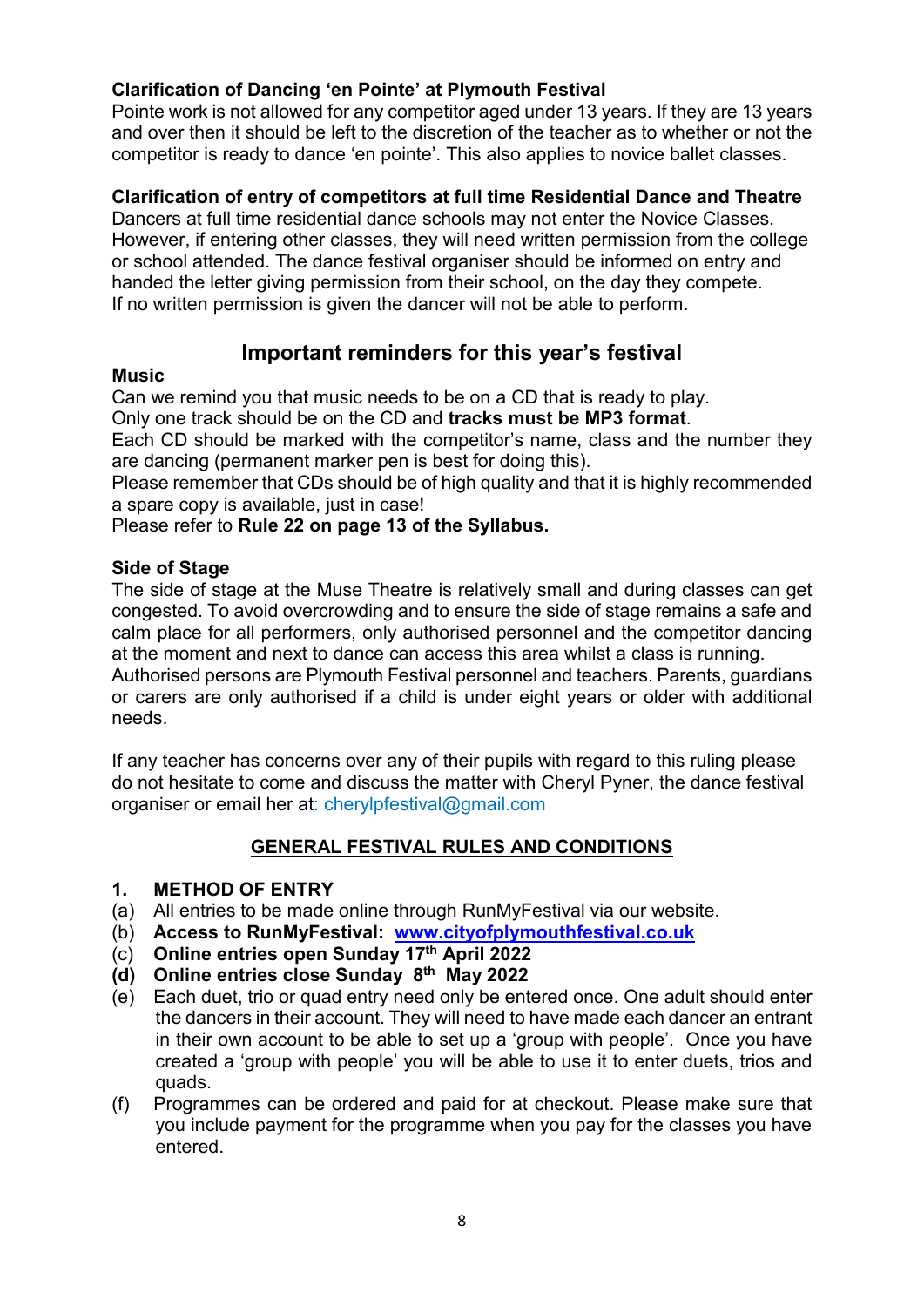(g) We expect all payments to be made by PayPal when checking out. We are no longer accepting payment by bank transfer, cheque or by cash. Please remember that accounts are not activated until payment has been made. More information regarding making your entries is available on pages  $5 - 6$  of this year's syllabus.

If help is required when submitting entries, please refer to full dance syllabus pages 5 and 6 or contact the festival organiser.

> **Dance Festival Organiser Music, Speech and Drama**<br>Chervl Pyner **Music, Speech and Drama Cheryl Pyner** 107 Milehouse Road 2 Forth Gardens<br>
> Stoke PL3 4AE 2 Deer Park PL3 6 01752 558711 01752 923670 Email: [cherylpfestival@gmail.com](mailto:cherylpfestival@gmail.com) Email: [jillstraw04@gmail.com](mailto:jillstraw04@gmail.com)

Deer Park PL3 6SH

## **2. AGE LIMIT**

Age will be taken as on the day before the Dance festival starts, that's **22nd July 2022** in Dance **and September 1st 2022** for the Music, Speech and Drama Sections. Age limits, both upper and lower, must be strictly observed. The age of the eldest competitor in a Duet, Trio, Quartet or Group determines the correct age group.

**3.** Only **amateurs** may compete. For the purpose of this Festival, **amateurs** are defined as those who are not dependent for their livelihood on the teaching or performance of music, dance or elocution.

 Those who receive a small stipend or occasional fee, are not debarred from competing.

Any competitor receiving full time training at a professional college may enter classes. But the Festival Organiser must be informed of their intention to enter and a written letter giving permission from their school should be forwarded to the Organiser before the festival or on the day the class is scheduled. If no permission is received from their college or school, the dancer will not be able to enter.

- **4.** To maintain a high standard in the **Dance Section Open Classes**, competitors must **ensure that their teacher's permission has been given** before entering any **Open Class**. The age limit for dancers entering open classes is **11 to 21 years**. Novice class competitors are not eligible. The Open Class is for a dance not previously performed in that year's festival but from the previous year's festival where a mark of **85** or more has been achieved.
- **5.** A professional may conduct in all Choral and Orchestral Classes. No conductor is allowed to sing with the choir.
- **6.** Choirs or groups in the vocal section shall consist of bona fide members and shall not be augmented for the purposes of this festival.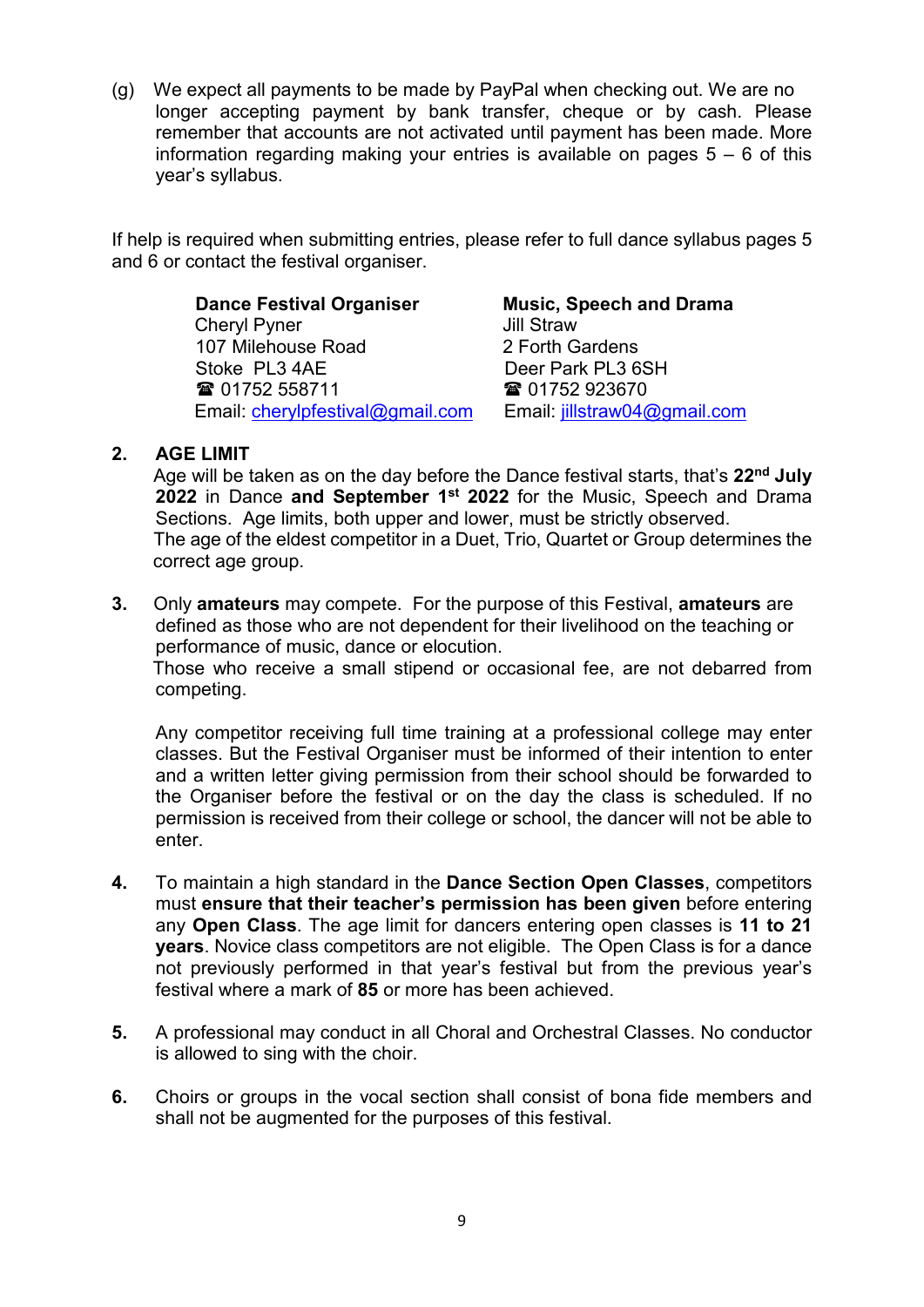## **7. ENTRY FEES**

To cover the rising costs of running Plymouth Festival 2016 saw an increase of 50p in the cost of solos classes which increased from £3.50 to £4. There were also small rises in the price for entering duets, trios, quartets and groups. Since then there has been no increase in entry fees which remain the same.

| Solos:                 | £04.00 |
|------------------------|--------|
| Duets:                 | £07.00 |
| <b>Trios and Quads</b> | £09.00 |
| Dance Groups           | £12.00 |
| <b>Adult Classes</b>   | £05.00 |

- **8.** The festival organisers will decide the order of the classes, ballot for the order of competing and if necessary, shall reserve the right to alter the order.
- **9.** Where, in the opinion of the organisers, classes are too large they may be split.
- **10.** The organisers shall reserve the right to withdraw any class at its discretion if it is of the opinion that there is an insufficient number of entries. Competitors will be notified as quickly as possible if any class is withdrawn and their entry fees will be refunded.
- **11.** Competitors not present when their number is called may forfeit the right to compete, unless permission is obtained or special circumstances prevail.
- **12.** No competitor, teacher or member of the public is allowed to have access to the adiudicator at any time.

## **13. PRICES OF ADMISSION TO THE FESTIVAL**

| <b>To Each Session:</b> | £3  | Concessions    | £1.50  |
|-------------------------|-----|----------------|--------|
| Day Tickets             | £6  | Concessions    | £3     |
| <b>Season Tickets:</b>  |     |                |        |
| Dance                   | £25 | Children & OAP | £12.50 |

Please Note that all parents or carers of competitors must pay the admission fee for entry to the Theatre for any and all sessions.

Admission to the Dance Medal Class will be by seat numbered tickets only, obtainable from the Ticket Office throughout the week.

## **14. AWARDS AND CERTIFICATES –**

 **Dance Awards** are usually presented to the winners of Classes. However, not all classes have a dedicated cup or trophy. Performers placed 1<sup>st</sup>, 2<sup>nd</sup> or 3<sup>rd</sup> will each receive a medal. Every performer will receive an adjudication sheet and a certificate.

All **adjudication sheets and certificates** should be claimed during the festival from the festival office. The adjudication sheets and certificates will not normally be ready for collection **until, at the earliest, the end of the following class**.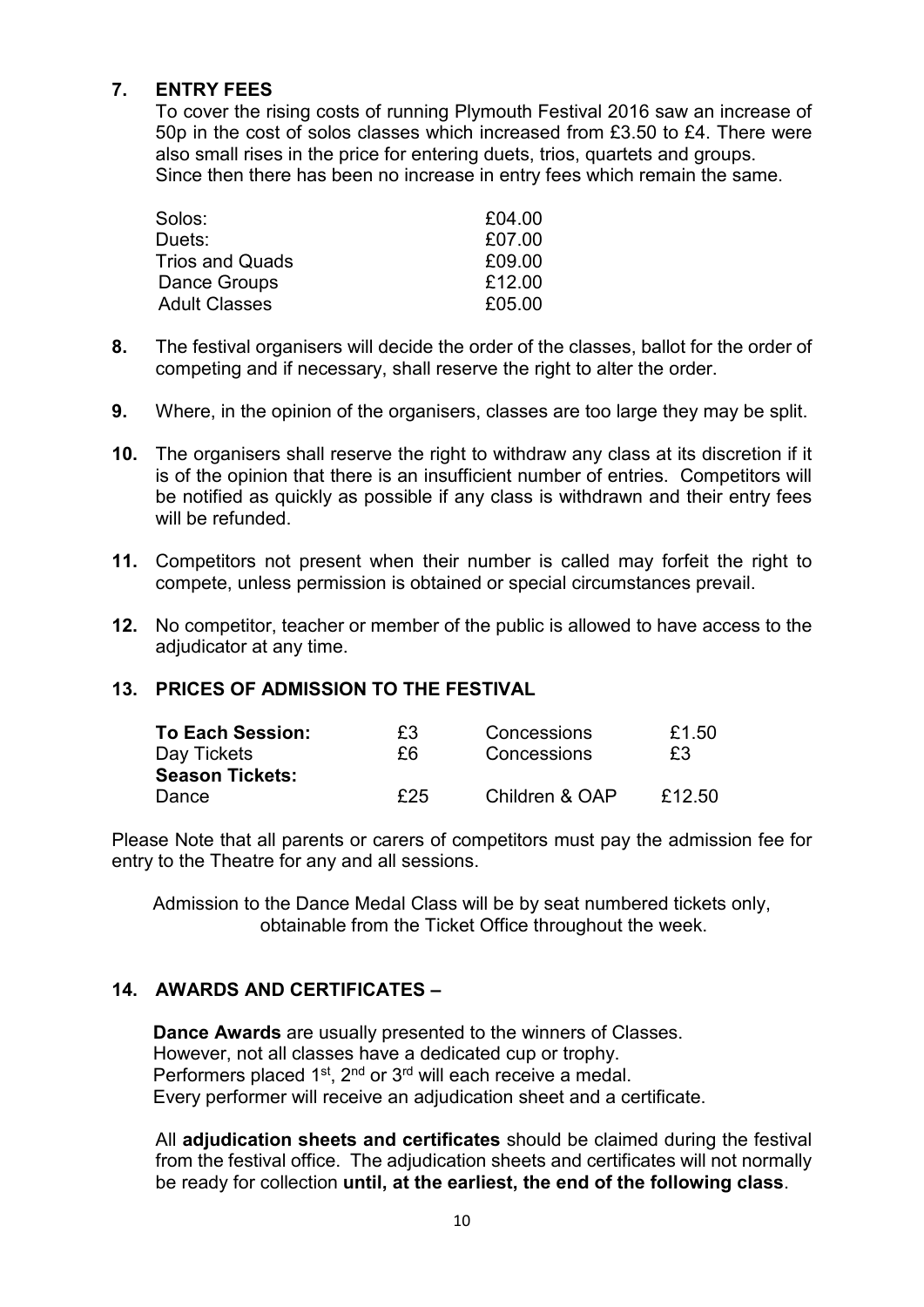During sessions when there are 2 adjudicators working there may be some delay as to when they will be available for collection.

Only dance teachers or a nominated person can collect their dancers' certificates and reports from the festival office. The festival must be informed of the names of those nominated to collect reports and certificates on behalf of their teachers.

 Performers' reports and certificates should not be collected by parents but **only by their dance teacher or a nominated member of their dance school.**

### **Medals and Rosettes**

Special Rosettes, beautifully made by Carolyne Cunningham, are presented to all dancers aged 5 years and under in classes 1a, 1b, 2, 3, 4a, 4b and 5. We will also be awarding gold medals to all members of each dance group placed 1<sup>st.</sup> in their section, with the option for teachers to purchase silver and bronze medals if their group is placed 2<sup>nd</sup> or 3<sup>rd</sup>. Extra medals cost £2 each.

## **15. CERTIFICATES**

The marks and criteria for the award of certificates are as follows:

| Good                                                      | $75 - 77$           | A successful performance showing some<br>confidence and/or enjoyment                                                                                                              |
|-----------------------------------------------------------|---------------------|-----------------------------------------------------------------------------------------------------------------------------------------------------------------------------------|
| Good                                                      | 78 - 80             | A performance showing development of<br>technique and/or communication                                                                                                            |
| <b>Merit</b>                                              | $81 - 83$           | A capable performance showing some<br>artistic appreciation and/or technical ability                                                                                              |
| Commended 84 - 86<br><b>Distinction</b><br><b>Honours</b> | $87 - 89$<br>$90 +$ | A convincing performance technically and artistically<br>An excellent performance technically and artistically<br>An exceptional performance both technically and<br>artistically |

Certificates will reflect these marks and categories.

**16. CUPS AND TROPHIES** are to be held for one year only and should be returned in a clean and undamaged condition. Repeated failure to return cups and trophies before the requested date,  $1<sup>st</sup>$  June for dance, will result in a ban for that person, who will be presented with a cup or a trophy if they win their class but will not be able to take it home.

Any damage noticed when a cup is received should be brought to the attention of the cup secretary or a member of the committee, when it will be noted and repaired at festival expense. Damage incurred while in a recipient's possession must be paid for at the holder's expense.

Winners of cups may have their names engraved professionally upon the trophy at their own expense. Where there is insufficient room on the band provided, please contact Carolyne Cunningham the festival's cup secretary.

### **Cup Donation**

Adding new classes and splitting age groups has left some classes without a trophy. If anyone would like to donate a cup, please contact the cup secretary Carolyne Cunningham or the dance festival organiser Cheryl Pyner who will pass on your wished to Carolyne.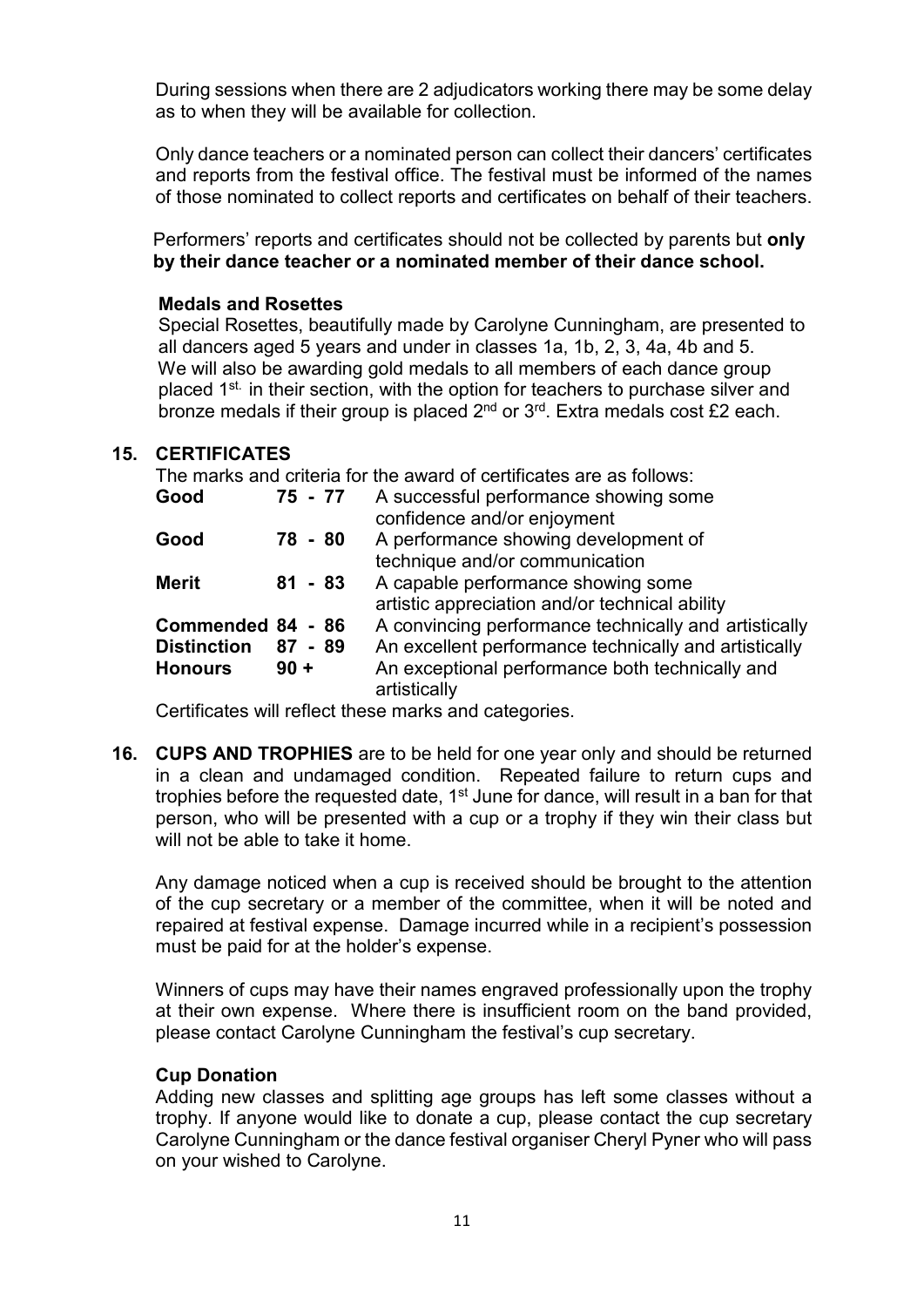## **Return of Cups**

To ensure all cups and trophies are polished and ready to be presented at the festival, please ensure they are returned to Carolyne Cunningham by:

> **Dance Cups by 1st June 2022 to Carolyne Cunningham** 18 Woolcombe Lane Ivybridge PL21 0UA **■ 01752 895254 or 07881 303204** Email: [dancekrazy@btopenworld.com](mailto:dancekrazy@btopenworld.com) or [cups@cityofplymouthfestival.co.uk](mailto:cups@cityofplymouthfestival.co.uk)

Six performers at the 2017 Music, Speech and Drama Festivals were very disappointed when they were presented with an A4 printed picture of the cup they had won because the actual cup had not been returned in time. Adjudicator and poet Eleanor McLeod was so upset by this she wrote a poem for Plymouth Festival and any other festival with a similar problem!

Unfortunately, this happened again in the November 2021 Music Speech and Drama festival when 8 performers were unable to receive the cup they had just won as they hadn't been returned. Please don't let this happen at July's dance festival! Please return your cups on time so they can be repaired, if necessary, cleaned and stored ready for presentation!!

**17. COPYRIGHT - SONGS FROM THE SHOWS – VOCAL & DANCE ENTRIES** All performances using music from shows in current production are subject to copyright law.

The festival does not accept liability for the infringement of copyright, recording or performing rights arising out of any competitor's accompaniment, choreography or performance. It contributes to a group license to cover payment of fees for the use of recorded music at its events.

Teachers and choreographers using music created from commercial recording are advised that they are responsible for seeking permission to re-record from the recording companies.

It has been brought to our attention by the British and International Federation of Festivals that we are not covered by the blanket copyright agreement in respect of music and songs from the shows and that as a result teachers and performers need to obtain their own licence for such items from Phonographic Performance Ltd. Teachers should ring the office,  $\mathbf{\hat{z}}$  01803 607414, with any queries on this matter.

**18.** May we remind you that all material performed should be age appropriate and should not cause offence to the entrants or members of the audience.

The Committee shall reserve the right:

- a) To refuse any entry.
- b) To decide upon any matter not provided for in the rules.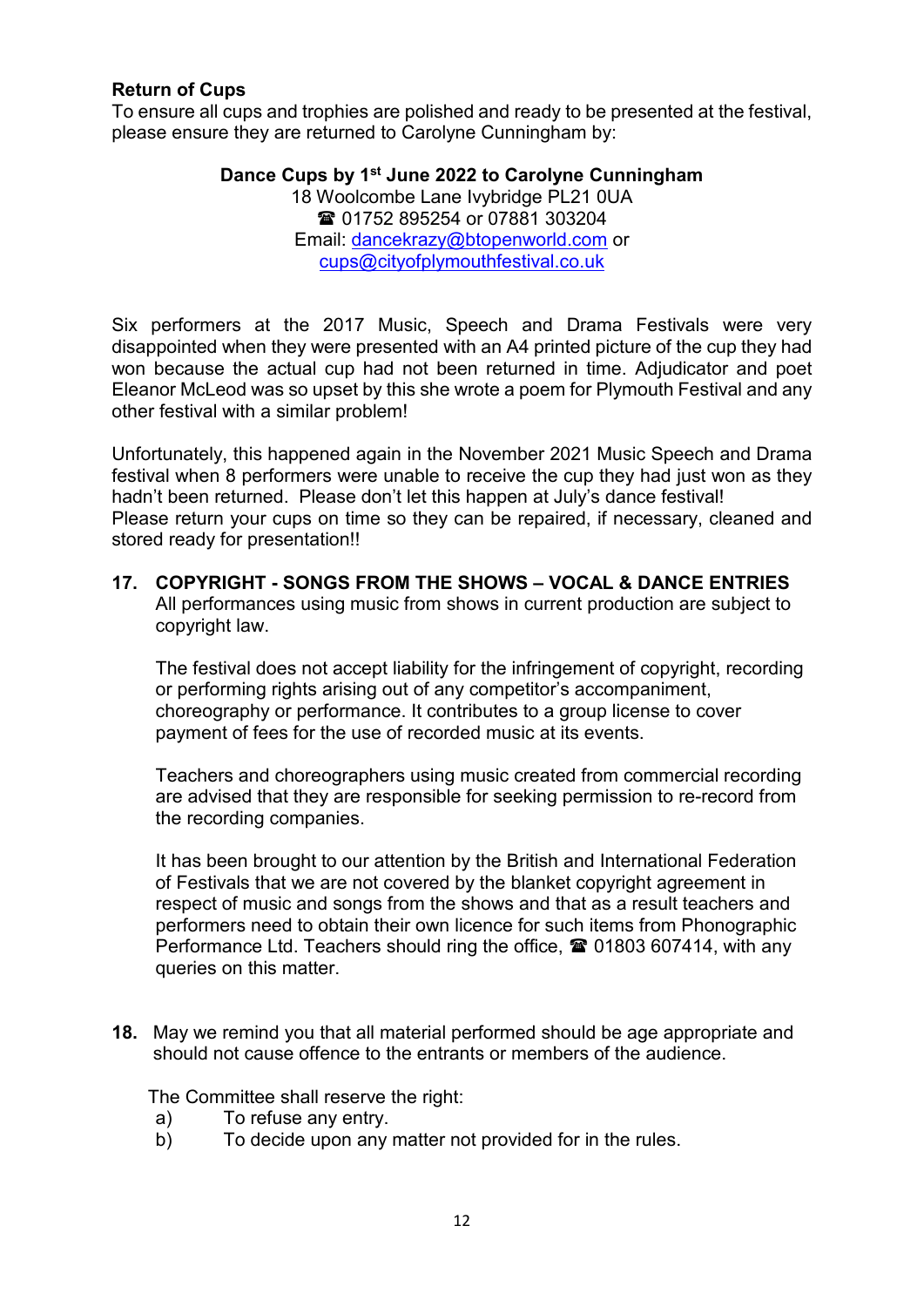## **19. LOST PROPERTY**

Plymouth Festival and its organisers cannot be responsible for any items that are lost. Throughout the festival any **items found should be handed in to the Festival Office** where they will be stored for the duration of the festival. It is advisable to name all items from sweatshirts to dance shoes, so they can be easily returned to their owner, teacher or another dancer from their dance school.

#### **20. COMPLAINTS**

Verbal complaints will not be considered. All complaints, which must show reasonable grounds for investigation, must be made in writing and signed. Such complaints must be written on the same day as the incident occurred and handed to the festival organiser or any member of the committee.

No competitor, teacher or member of the public is allowed access to the Adjudicator during the Festival, or is allowed to challenge the Adjudicator's comments at any time. The Adjudicator's decision is final.

**Please Remember** that an infringement of **ANY** of the rules may result in the disqualification of a competitor.

## **DANCE FESTIVAL RULES**

#### **21. TIME LIMITS**

 The following time limits are the maximum allowed and must not be exceeded. Times will be checked from the first note or word of the accompaniment, or if it should occur first the first movement of the dancer, through to the dancer's last movement at the completion of the dance.

|                                                     | ישע נט טאטטי          |
|-----------------------------------------------------|-----------------------|
| Solo Dances: 10 years and under                     | $1\frac{1}{2}$ minute |
| <b>Solo</b> Dances: 11 years and over               | 2 minutes             |
| <b>Solo</b> Open Classes: (unless otherwise stated) | 2 minutes             |
| Solo Song and Dance/Musical theatre                 | $2\frac{1}{2}$ minute |
| <b>All Novice Classes - all ages</b>                | $1\frac{1}{2}$ minute |
| <b>Duets</b>                                        | $2\frac{1}{2}$ minute |
| <b>Trios and Quads</b>                              | 3 minutes             |
| <b>Group Dances:</b>                                | 4 minutes             |
| <b>Championship Classes:</b>                        | 2 minutes             |
|                                                     |                       |

#### **Not to exceed**

1<sup>1</sup>/<sub>2</sub> minutes **Solon** Departures **Solon Z** minutes **Solo Song and Dance/Musical theatre** 2½ minutes 1<sup>1</sup>/<sub>2</sub> minutes **Duets** 2½ minutes **3 minutes** 4 minutes

#### **22. BACKING MUSIC**

 To ensure all competitors can access their backing tracks, all music must be on a CD and **tracks must be MP3 format**.

It is important to test CDs after the track has been burned to them.

 Each CD should only have a single recording at the beginning of it. Back up CDs should as be created and kept in an accessible place in case your primary CD fails at short notice.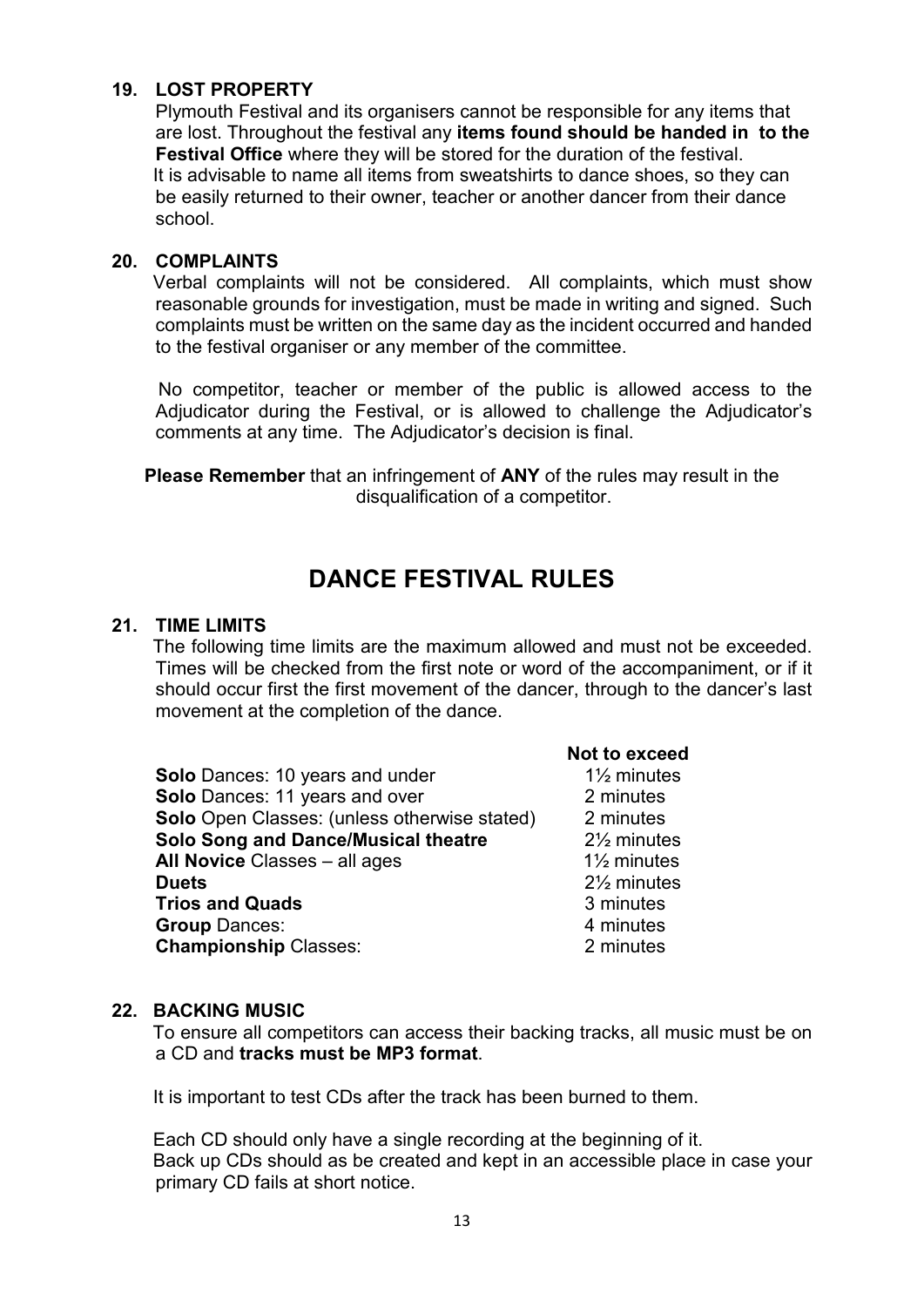In addition **it should be labelled with the competitor's name, class and number of the entrant.** Competitors are expected to have back-up available for use in the event of a problem with their music.

CD's should be of a high quality and delivered in a plastic cover.

 Phones, laptops and other electronic devices are permitted only as a source of music when a CD has failed.

 The organisers cannot accept responsibility for incorrect playing of any CD except in the event of equipment failure.

 The musical accompaniment, both as to choose and performance, will be taken into consideration during adjudication.

**No vocal introduction, or backing, is allowed for Song & Dance entries.**

**A maximum of 20 words is allowed to introduce Greek and Character Dances.**

 **The use of vocal music is now permitted in all Modern Classes, including Championship classes.**

The adjudicator will provide the music for the Improvisation Classes.

#### **23. DANCE**

A competitor may not perform a dance more than once during the festival except in the championship classes.

No competitor may present more than one dance in any solo section. Competitors may appear twice in duet, trio and group classes provided they are dancing with different partners.

A competitor may repeat a winning dance only in an **Open Class** for a maximum of 1 year. Only dancers who score a minimum of 85 marks may, with the permission of their teacher, enter an Open Class.

### **24.** '**RE-DANCE' RULE**

Other than baby classes a competitor may only dance again at the specific request of the adjudicator or a malfunction of the recording equipment.

#### **25. DANCING OUT OF CLASS**

Dancing out of class will only be allowed at the discretion of the dance festival organiser and the adjudicator, at a time mutually agreed. Marks, certificates and reports will be given, with the adjudicator making the final decision regarding a place.

#### **26. POINTE WORK**

Pointe work is not allowed for any dancer under the age of 13. If they are over 13 then it should be left to the discretion of their teacher as to whether or not the competitor is ready to dance 'en pointe'. This also applies to the novice ballet classes.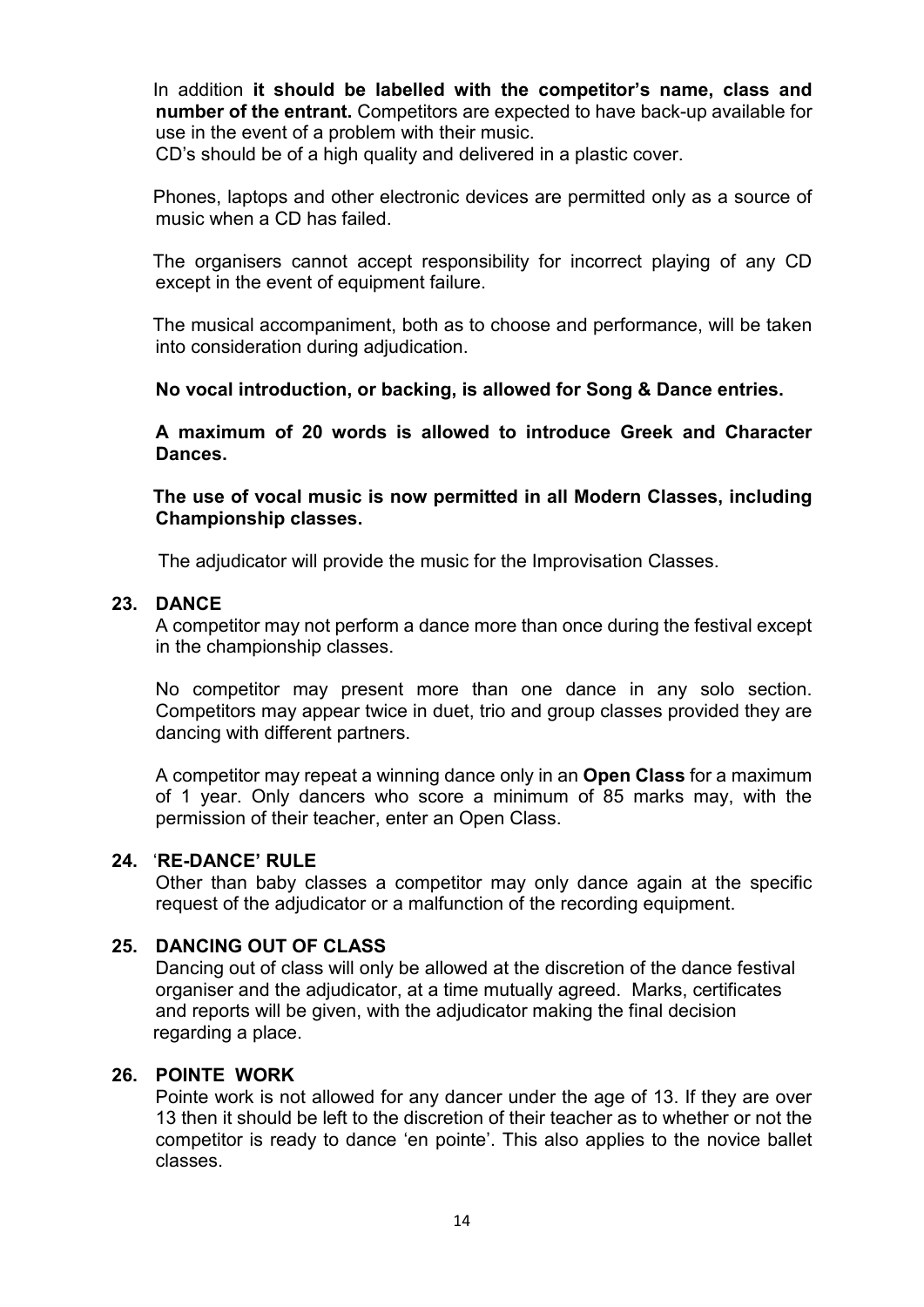## **27. NOVICE CLASSES**

 The Novice Class is for all competitors who have never been placed **1st at any Festival** in the section they are entering unless they have scored a high mark and the adjudicator has recommended that they should move out of novice.

 Novice awards will be presented to competitors gaining 81 marks and over. Novice Class competitors may not enter in a non - novice class of the same section.

**28. Competitors at a Full-time Residential Dance or Theatre School** may not enter the Novice Classes. However, if entering other classes, they will need written permission from the college or school attended. The Dance Organiser should be informed on entry and handed the letter giving permission on the day they compete. If no written permission is given the dancer will not be able to perform.

## **29. ADULT CLASSES**

We welcome adults to join in the fun of the festival and entertain us!

## **30. SIDE OF STAGE - Please refer to page 5 of the syllabus**

The stage and stage wings are out of bounds to all except authorised personnel and those about to perform. Authorised persons are Plymouth Festival personnel and teachers. Parents, guardians or carers are only authorised if their child is under 8 years or any competitor with additional needs.

## **31. JUNIOR AND SENIOR CHAMPIONSHIP**

To qualify for entry into championship classes the competitor must be placed 1<sup>st</sup>, 2<sup>nd</sup> or 3<sup>rd</sup> in the section in which they dance. However, placing does not guarantee a place in a championship class as the invitation to dance is entirely at the discretion of the adjudicator.

 Only competitors in **Ballet, Modern and Tap classes** are eligible for the championship. Please refer to the All England Dance definitions of Modern dance style on **page 18** of the syllabus.

> Junior Championship **10 – 13 years** Senior Championship **14 – 21years**

 To allow planning for the championship it would be very helpful if confirmation of Championship entry and the £4 entry fee could be paid as soon as possible after invitation. No adjudication sheets will be written for these classes.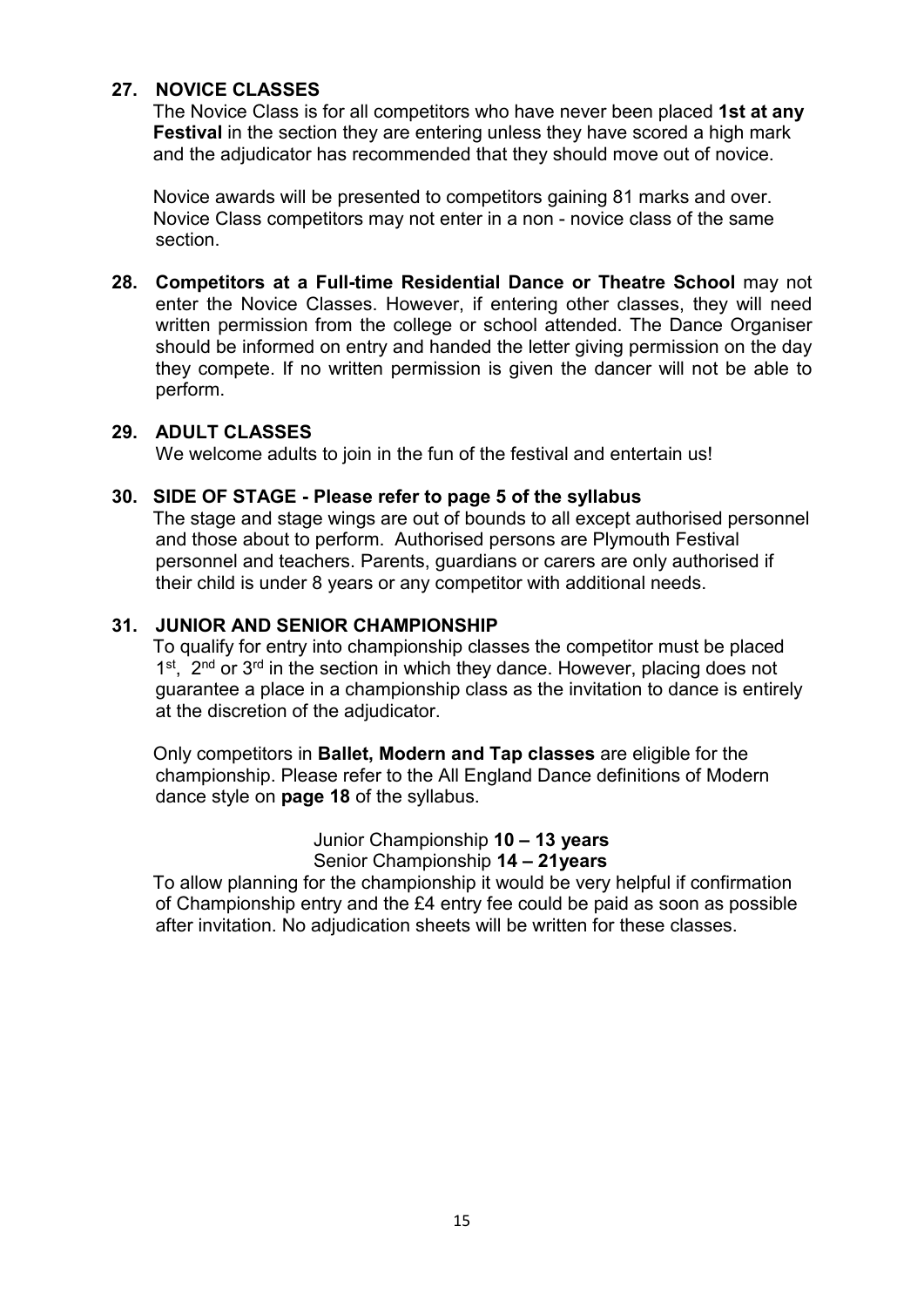## **Dance Techniques**

To clarify the differences between dance techniques we have included a list of definitions for the different dance styles included in our festival. The definitions are those used by the All England Dance Competition who are affiliated to the British and International Federation of Festivals.

#### **Classical Ballet**

Dances should include adage and allegro. Titles, characterisations and hand held props are not allowed. Costumes should ensure that every aspect of classical technique is clearly visible. Repertoire is not allowed.

#### **Stylised Ballet**

The communication of an idea through movement, dances with Classical Ballet technique when using hand props or traditional style such as Hornpipe, Spanish, Scottish or Tarantella. Soft or pointe shoes must be worn.

#### **Modern Ballet**

A fusion of Modern and Classical Ballet genres combining the classical technique, which may be performed with a parallel line of leg and contemporary movement. This form may be performed bare foot but usually requires the use of soft or pointe shoes.

#### **Contemporary**

Technically the work may reference: Limon, Horton, Graham, Cunningham, Release, Flying Low, Gaga or any other recognised Contemporary technique and should be underpinned with a strong classical base. The work should show an understanding of choreographic content and a clear reference to the defined principles of contraction and release; fall and rebound; use of breath and gravity and successive or initiated movement. Whilst there is an athletic strength to the work, acrobatic work should be minimal and used only to enhance the choreographic work.

#### **Greek**

Following the technique of Ruby Ginner, classical Greek is performed barefoot and essentially showing the use of opposition and relaxation through the movements. Myths and nature themes are acceptable provided the movements are given their appropriate interpretations that relates to one or more of the seven different styles in this technique.

#### **National**

All traditional music, songs and technique appropriate to the country of choice are acceptable. Younger competitors are expected to demonstrate traditional performances. Seniors may introduce theatrical performances that are clearly based on a national tradition.

#### **Tap**

All styles and developments in technique, including characterisation and humour are encouraged providing the projection, beating and presentation of the routine is fully sustained and appropriate.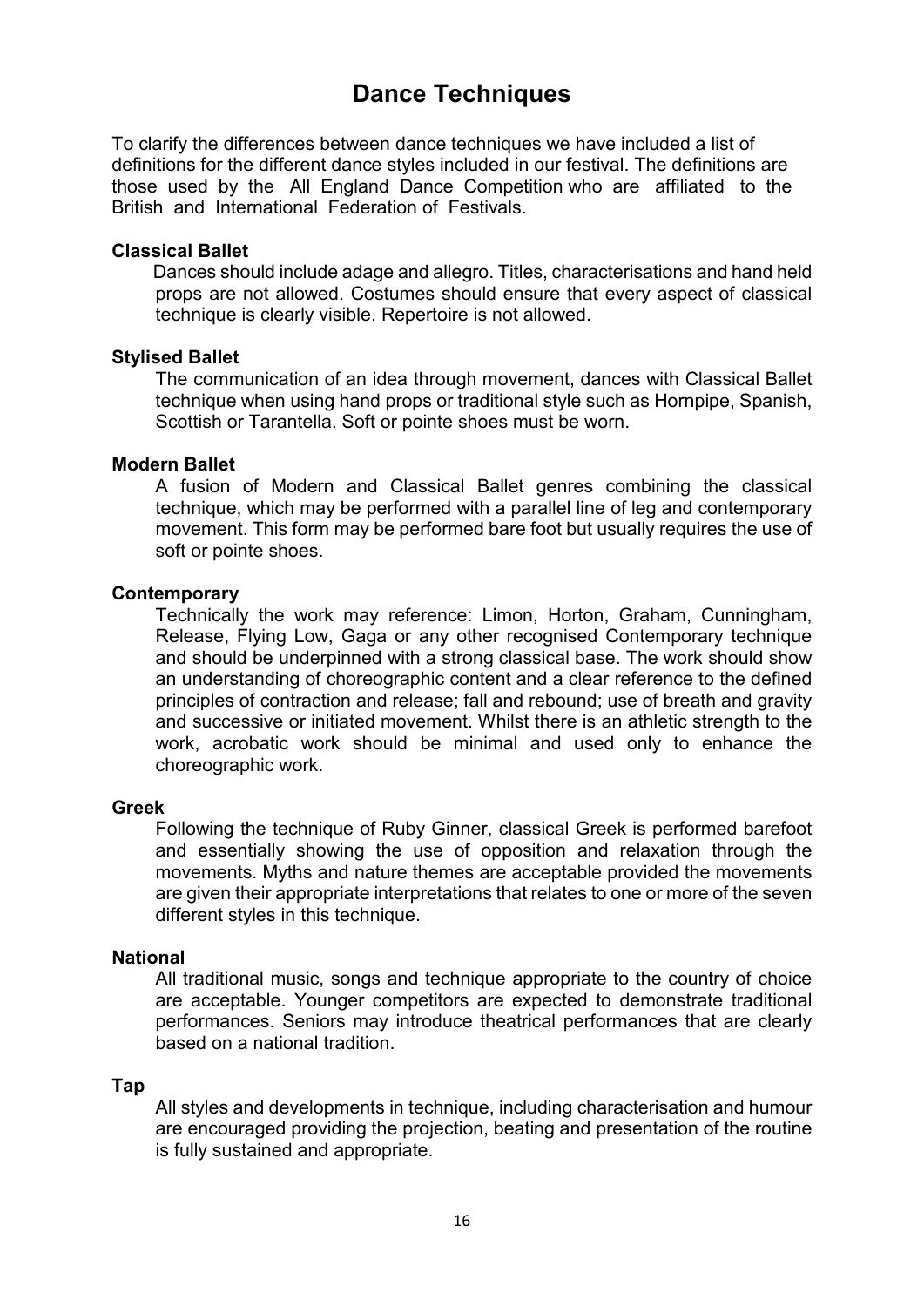## **Character**

A dramatic, artistic or humorous presentation of:

- A story or character from any book, poem, play, film, history, cartoon, or original theme
- The mannerism and essential features of animals, birds, insects, reptiles, virus and topical interpretations of abstract themes.

Appropriate techniques for the character should be used.

#### **Modern**

An all-inclusive term applied to an ever evolving performing art. It includes Lyrical Modern, Jazz, Stage Contemporary, Hip Hop and all styles of Modern theatre Dance. Acrobatic, Gymnastic and Street Dance are also acceptable when combined with a recognisable dance technique and a theatrical quality. All routines should observe safe dance practice.

#### **Lyrical Modern**

Based on Modern technique, lyrical modern should show flowing movements that express the emotion of the music. Gymnastic and acrobatic work is not allowed. Floor work should be kept to a minimum.

#### **Acro Dance**

 Acro dance is a style of dance that combines classical dance technique with precision acrobatic elements. It is defined by its athletic character, it's unique choreography which seamlessly blends dance and acrobatics, and its use of acrobatics in a dance context

#### **Song and Dance and Musical Theatre**

The song sets the scene, mood and style of the dance. Pitch and accuracy whilst singing are essential. The dance should provide continuity and reflect the words of the song which should be sustained throughout. The overall performance should show a combination of song, dance and acting.

## **Child Protection and Safeguarding**

**It is important that all teachers, parents and carers take time to read our Children Protection Policy and Creating Safer Festivals for Everyone Statement.**

**They can be found on pages 18 and 19 of the syllabus and on our website: [www.cityofplymouthfestival.co.uk](http://www.cityofplymouthfestival.co.uk/)**

**On entry, please remember to check the box to say you have read and understood the documents and that you agree to them.**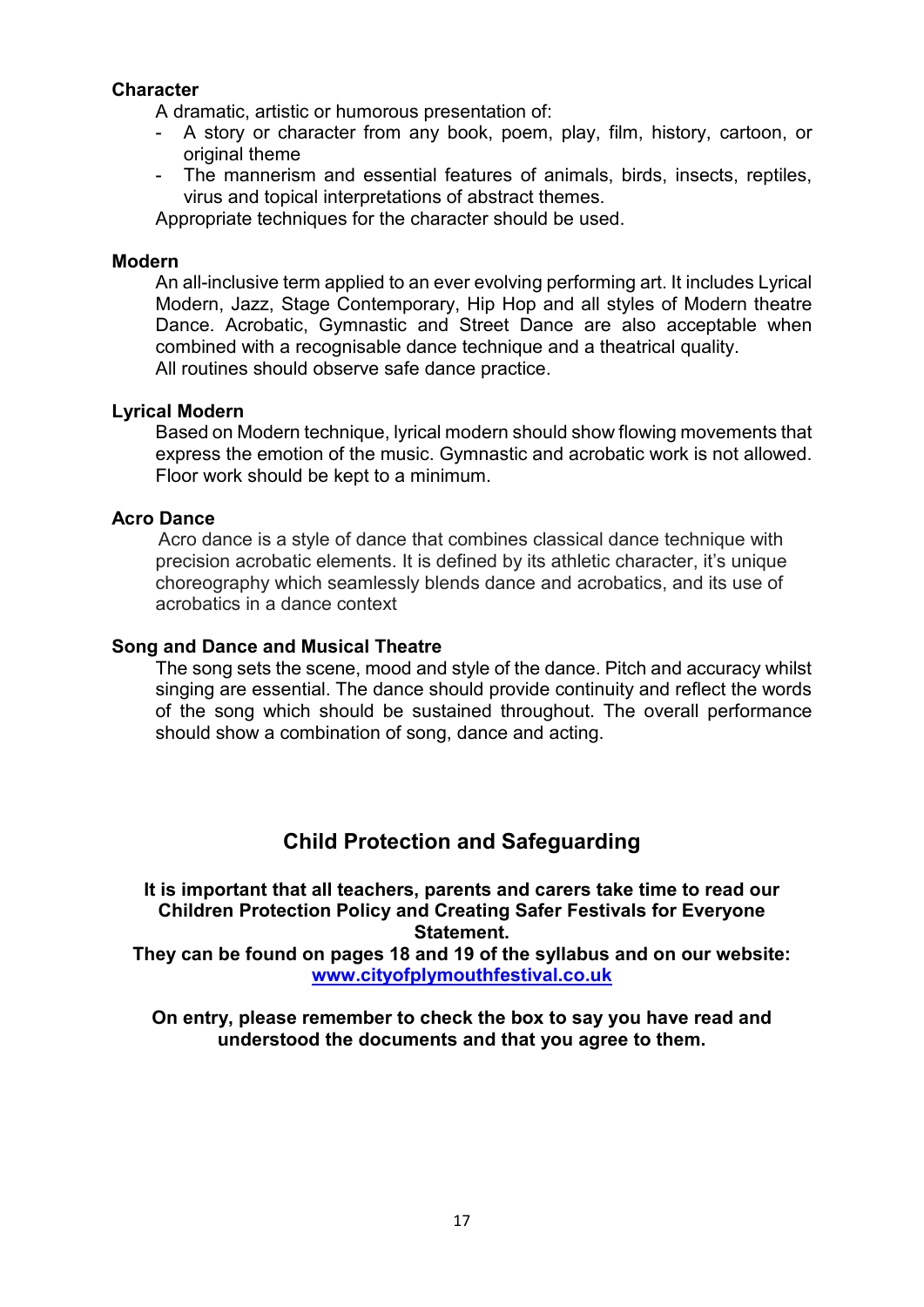#### **CITY OF PLYMOUTH DANCE FESTIVAL Charity Number: 1040360**

## **CHILD PROTECTION POLICY STATEMENT**

**The British & International Federation of Festivals for Music, Dance and Speech** work with amateur festivals everywhere to help create thousands of educational performance opportunities for children and young people each year.

The Federation and our member Festivals are committed to ensuring safe environments for children and young people and believe that it is always unacceptable for a child or young person to experience abuse of any kind. We recognise our responsibility to safeguard the welfare of all children and young people, by a commitment to recommend best practice which protects them.

This policy applies to our Board of Trustees, paid staff, Adjudicator members, volunteers, students or anyone working on behalf of the Federation and our member Festivals.

#### **We recognise that:**

- the welfare of the child/young person is paramount
- all children, regardless of age, disability, gender, racial heritage, religious belief, sexual orientation or identity, have the right to equal protection from all types of abuse
- working in partnership with children, young people, their parents, carers and other agencies is essential in promoting young people's welfare

#### **The purpose of the policy is:**

- to provide protection for the children and young people who participate in our festivals, including the children of festival members
- to provide staff and volunteers with guidance on procedures they should adopt in the event that they suspect a child or young person may be experiencing, or be at risk of, harm

### **We will seek to safeguard children and young people by:**

- valuing them, listening to and respecting them
- adopting child protection guidelines through procedures and safe working practice for staff and volunteers
- recruiting staff and volunteers safely, ensuring all necessary checks are made
- sharing information about child protection and safe working practice with children, parents, staff and volunteers
- sharing information about concerns with agencies who need to know, and involving parents and children appropriately
- providing effective management for staff and volunteers through supervision, support and training

The Federation will review this policy each year in November in line with Safe Network Guidance or sooner in light of any changes in legislation or guidance. All changes will be communicated to our member Festivals in time for the start of the new Festival year.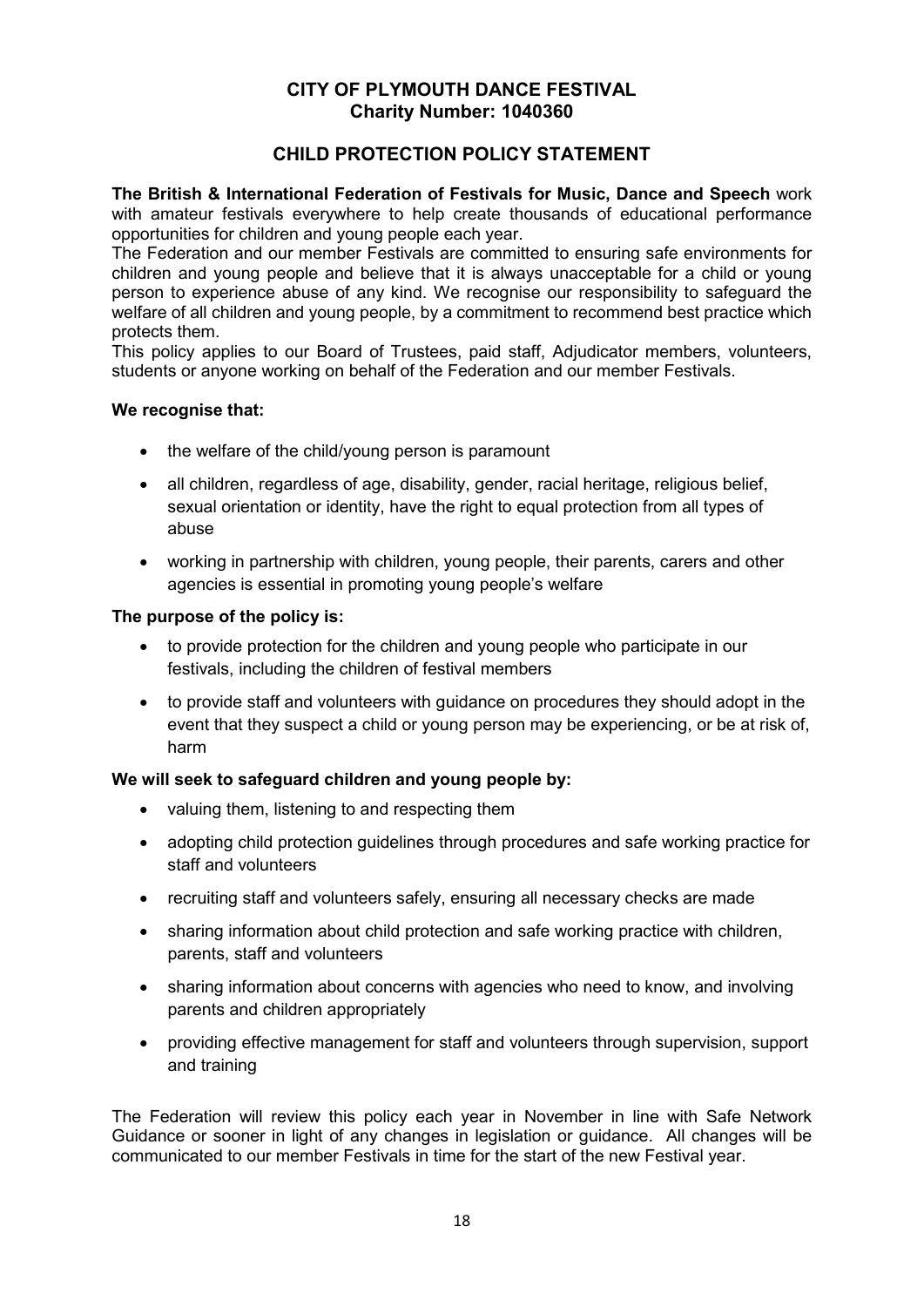## **CREATING SAFER FESTIVALS FOR EVERYONE STATEMENT**

The Federation and its member festivals use the following policies and procedures to provide **Safer Festivals** for everyone.

- 1. A single, definitive Child Protection Policy adopted by all Federation Festivals.
- 2. One or more designated Festival Safeguarding Officers (FSO) appointed for each Federation Festival. At Plymouth festival they are: Cheryl Pyner and Jill Straw.
- 3. Best practice advice in the form of **Safe Working Practice** and **Child Protection leaflets,** support and training for all Federation Festival staff and volunteers reporting procedures for anyone with a concern about a child.
- 4. Appropriate recruitment and induction procedures followed for all new staff and volunteers responsible for providing safe environments for the children/young people attending/performing at our Festivals.
- 5. All Festival staff and volunteers wear a badge to identify their roles and all teachers/parents/guardians are asked to report all incidents of any nature to any person wearing a Festival badge. All reported incidents will be handled in accordance with the **Safe Working Practice** and **Child Protection** best practice advice. In addition each Festival will ensure the availability of a quiet area/room where concerns can be expressed in private.
- 6. For the duration of a festival all parents/guardians/carers/teachers are responsible for the continuous care and supervision of their own children/pupils. **If they are unable to attend personally, they must delegate their responsibilities to an identified adult and ensure that their children/pupils are aware of the identity and name of the person responsible for their care.** This includes supervision throughout all Festival venues, performance, practice and changing areas that are provided. The festival cannot take any responsibility for property left unattended.
- 7. No unauthorised photography or video recording of children and young people is allowed at our festivals. Where parents/guardians/carers do not wish photos to be taken at all, then the responsible adult attending should ensure that their child is not included in official photos.
- 8. Some children and vulnerable adults may have specific needs in order to take part. If this is the case, we ask the responsible parents, guardians, carers or teacher to contact the festival organisers prior to arrival. Wherever possible the festival actively seeks to meet these needs, but must know beforehand in order to prepare support or to advise that help cannot be provided on this occasion.
- 9. The Festival's Child Protection Policy and Creating Safer Festivals for Everyone statement will be published explicitly in the syllabus, programme and on Plymouth festival website. By completing an online entry and checking the appropriate box on RMF online entry system, each parent, guardian carer or teacher of entrants under 18 years, or vulnerable adults of any age, confirm that they give or have obtained the necessary consents for the entrants to take part in the festival. Without consent, the entry to the festival cannot be accepted.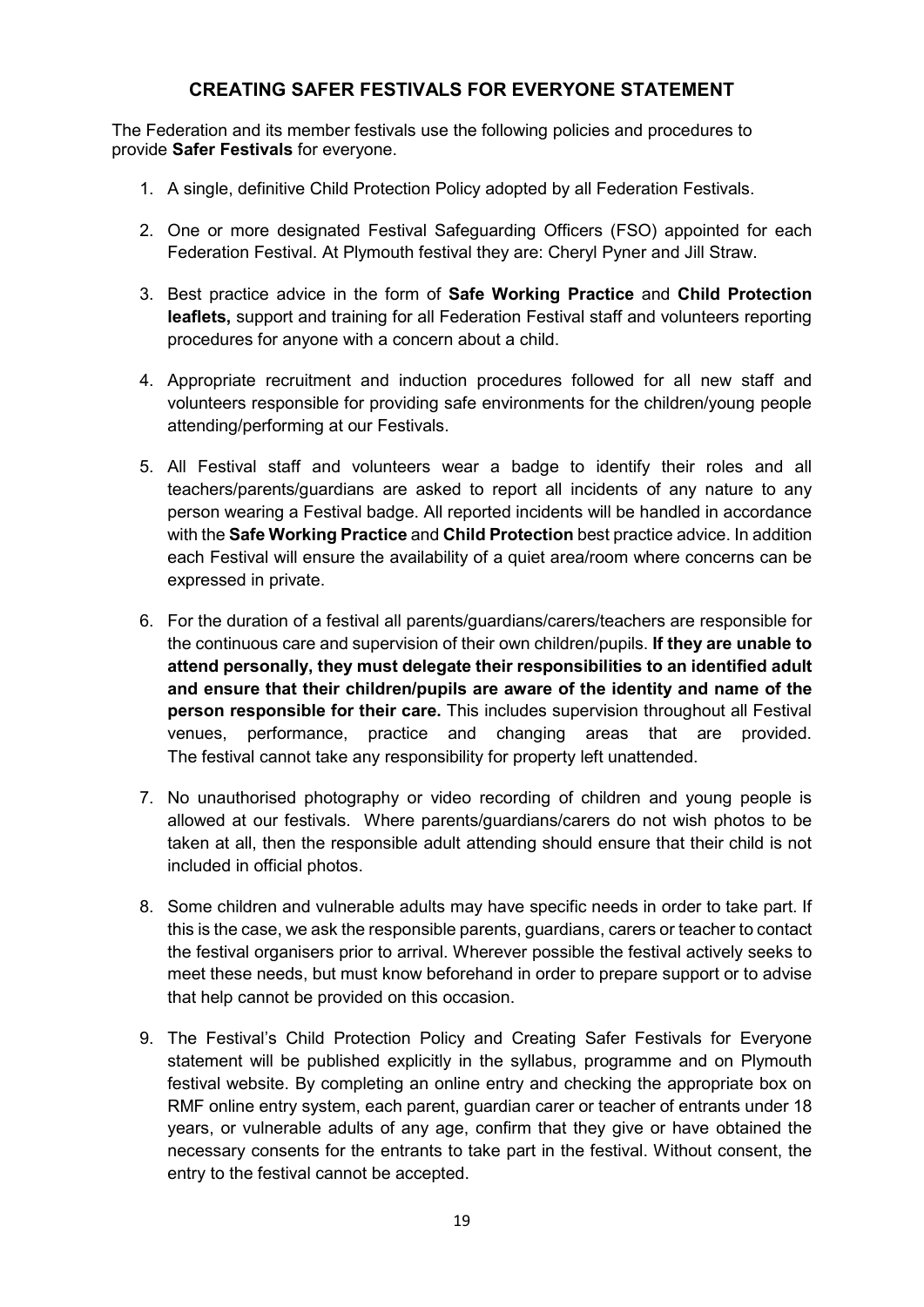## **2022 BURSARY AWARDS**

Applications are invited from entrants, resident in Devon or Cornwall, who wish to be considered for a BURSARY of **£100** to help them develop in their chosen discipline. A letter of application, written by the candidate should include full details of its proposed use is to be handed to Cheryl Pyner at the beginning of the festival.

Where the applicant is under 18 years of age, the letter must be countersigned by a parent, guardian or carer **and** by their dance teacher.

The adjudicator likes to refer to the applicant's letter whilst they are performing during the festival week. Letters should therefore be handed to a Cheryl Pyner in plenty of time before applicants perform.

Please note that unless there are special circumstances, any applicant for a bursary should have entered the Plymouth Festival as a competitor for at least three years.

Performers may apply annually but will only be presented with a bursary once.

Applications should be lodged as soon as possible during the festival week and at the latest by Monday 25<sup>th</sup> July for the Dance Section and 19<sup>th</sup> November for the November Instrumental, Vocal, Speech and Drama festivals.

## **THE HARRIET VAN DER VLIET PERFORMING ARTS TROPHY**

Competitors are invited to apply for the Harriet van der Vliet Performing Arts Trophy.

This will be presented annually for the Highest Aggregate Mark obtained for three solo performances, one to be taken from each of three disciplines held in the festival, Dance, Music and Speech & Drama during one calendar year. The trophy will be presented at the AGM or Presentation and Championship Celebrations on the last day of the festival.

Applicants should write to Cheryl Pyner, General Secretary, 107 Milehouse Road, Stoke, Plymouth, Devon PL3 4AE, enclosing details of discipline, class numbers, marks received and aggregate.

## **Closing date for applications: One week after the final day of the Music, Speech & Drama Festival.**

This award is limited to competitors who were 18 years or under at the time of the performances*.*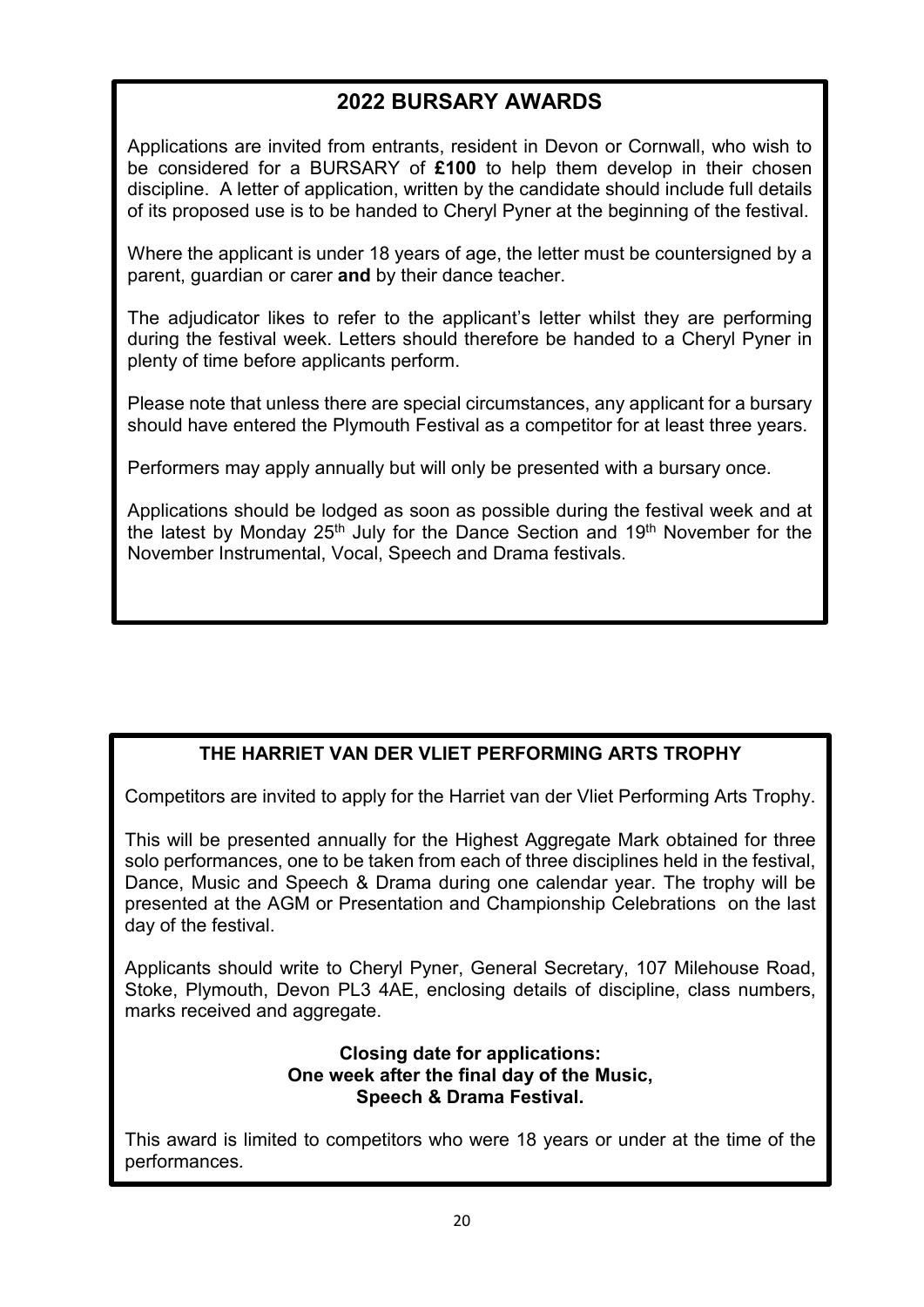#### **Babies Classes** 5 years and under **Class**

- 
- 
- 2 Classical (National, Character or Greek) The Marilyn Crimp Cup
- 
- 
- 
- 4c Acro Dance
- 5 Song and Dance **The Society Cup**

#### **Ballet Class**

| UIASS           |               |                                 |
|-----------------|---------------|---------------------------------|
| 6a              | 6 years       | The Colin Regan Memorial Cup    |
| 6b              | 7 years       | The Valerie Tout Cup            |
| 7a              | 8 years       | The Mary I. Lee Cup             |
| 7b              | 9 years       | The Mary IL Trophy              |
| 8               | 10 years      | The Geraldine Lamb Memorial Cup |
| 9               | 11 years      | The Dorothy Lang Cup            |
| 10              | 12 years      | The Hartley Cup                 |
| 11              | 13 years      | The Stephanie Lauren Cup        |
| 12a             | 14 years      | The Hannon Ballet Cup           |
| 12 <sub>b</sub> | 15 years      | The Paul Kay Trophy             |
| 13 <sup>°</sup> | 16 - 21 years | Dr Lynn Gooding Memorial Shield |
| 14              | Open          | The Rebecca Bowden Cup          |

**Pointe work is not allowed for any competitor under 13 years At the discretion of their teacher, Ballet Classes 11 – 14 and N7b and N8 may be danced on Demi Point or Pointe.** 

## **Modern Ballet**

**Class**<br>MB1 10 - 12 years MB3 15 - 16 years<br>MB4 17 - 21 years 17 - 21 years

The Helen Hillard Cup MB2 13 - 14 years The Molly Howe Cup

## **Character or Demi-Character**

Portrayal in Dance of any Character excluding National **Class**

| 15              | 6 & 7 years   | The Kimberly Cup             |
|-----------------|---------------|------------------------------|
| 16a             | 8 years       | The A.E.J.L Trophy           |
| 16 <sub>b</sub> | 9 years       | The A.E.J Lee Cup            |
| 17              | 10 years      | The K. Knox Cup              |
| 18              | 11 years      | The Doreen Full Memorial Cup |
| 19              | 12 years      | The Warwick Cup              |
| 20              | 13 years      | The Helen Griffiths Cup      |
| 21              | 14 & 15 years | The Hilda Haddon Cup         |

1a Ballet 3 & 4 years **The Joan White Memorial Cup** 1b Ballet 5 years The Audrey Kraft Cup 3 Tap The Valerie Windsor Cup 4a Modern 1990 Modern 1990 Modern 1990 Modern 1990 Mulliams Cup<br>4b Street Dance 1990 Mulliams Cup 1990 Mulliams Cup 4b Street Dance **The Liberty Saver**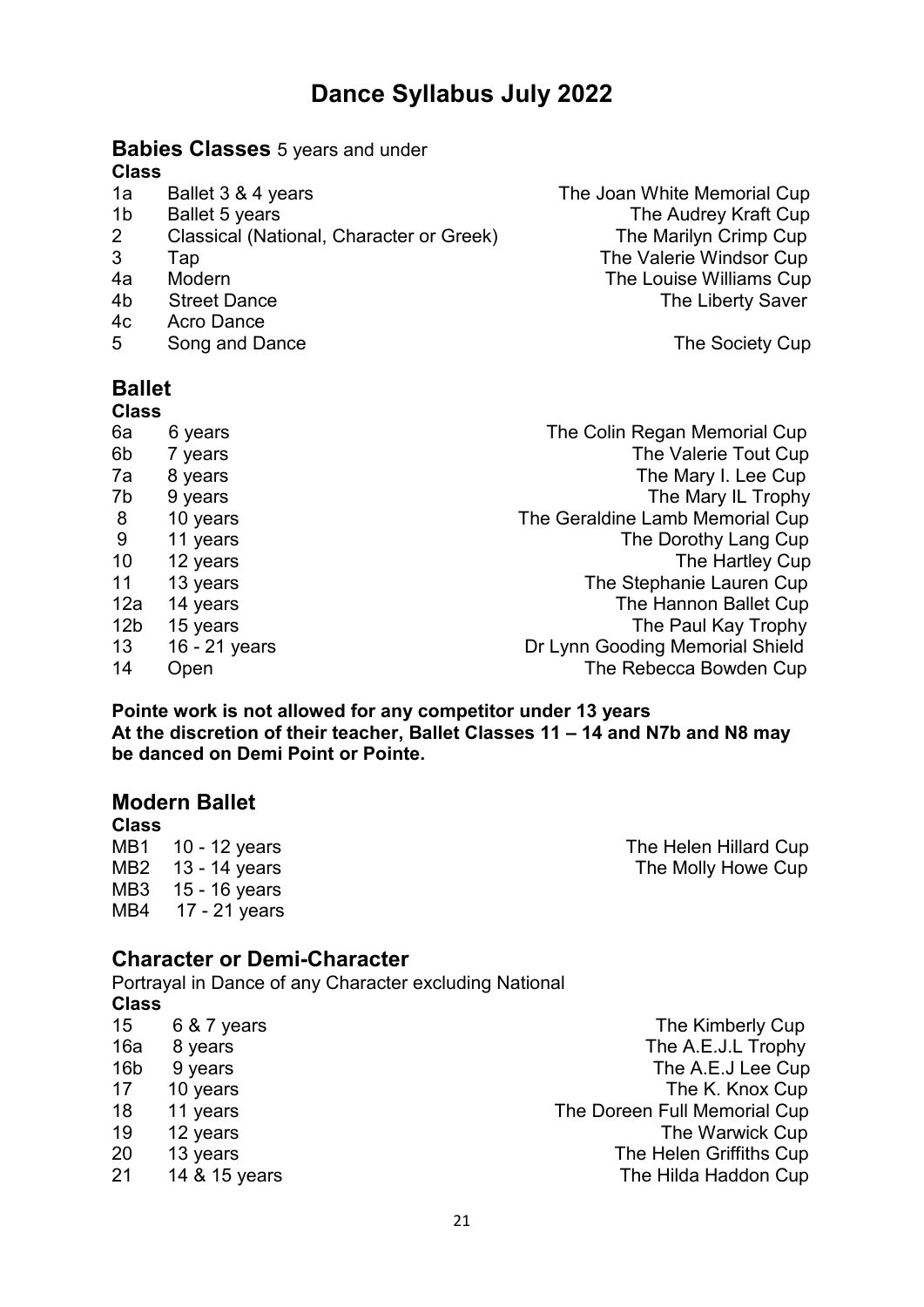## **National**

National Dance of any Country **Class**

| 24 | 6 & 7 years   |
|----|---------------|
| 25 | 8 & 9 years   |
| 26 | 10 & 11 years |
| 27 | 12 & 13 years |
| 28 | 14 & 15 years |
| 29 | 16 - 18 years |
| ۹Λ | ∩nen          |

#### **Irish Dance Class**

ID1 6 - 9 years ID2 10 - 12 years ID3 13 - 15 years<br>ID4 16 - 18 years 16 - 18 years

## **Scottish Dance**

**Class Highland Fling**

SD2 10 - 12 years SD3 13 – 15 years SD4 16 – 18 years

## **Class Sword Dance**<br>SD5 6 - 9 vears

 $6 - 9$  years SD6 10 - 12 years SD7 13 - 15 years SD8 16 - 18 years

### **Class Sean Rubhais**

SD9 6 - 9 years SD10 10 - 12 years SD11 13 - 15 years SD12 16 - 18 years

## **Tap**

### **Class**

| 31              | 6 & 7 years |
|-----------------|-------------|
| 32a             | 8 years     |
| 32 <sub>b</sub> | 9 years     |
| 33              | 10 years    |
| 34              | 11 years    |
| 35              | 12 years    |
| 36              | 13 years    |
| 37a             | 14 years    |
| 37 <sub>b</sub> | 15 years    |
|                 |             |

22 16 - 18 years The Paul Kay Cup<br>23 Open The Society Cup No.1 **23 Open** The Society Cup No.1

24 6 & 7 years The Angela Goldsborough Cup The Norman Lang Cup The Brenton Cup The A. E. Capps Cup The Joan Blair Memorial Cup The F & D Wellington Cup 30 Open The Beverley White Cup

The Cunningham Family Highland Award

The I. Toms Cup The Peter Lugg Cup The Tanya Julie Tap Trophy The Valerie Whitney Cup The Claudette Cup The Leins Cup The Eva Collings Memorial Shield The A. A Trophy The Ann Attis Cup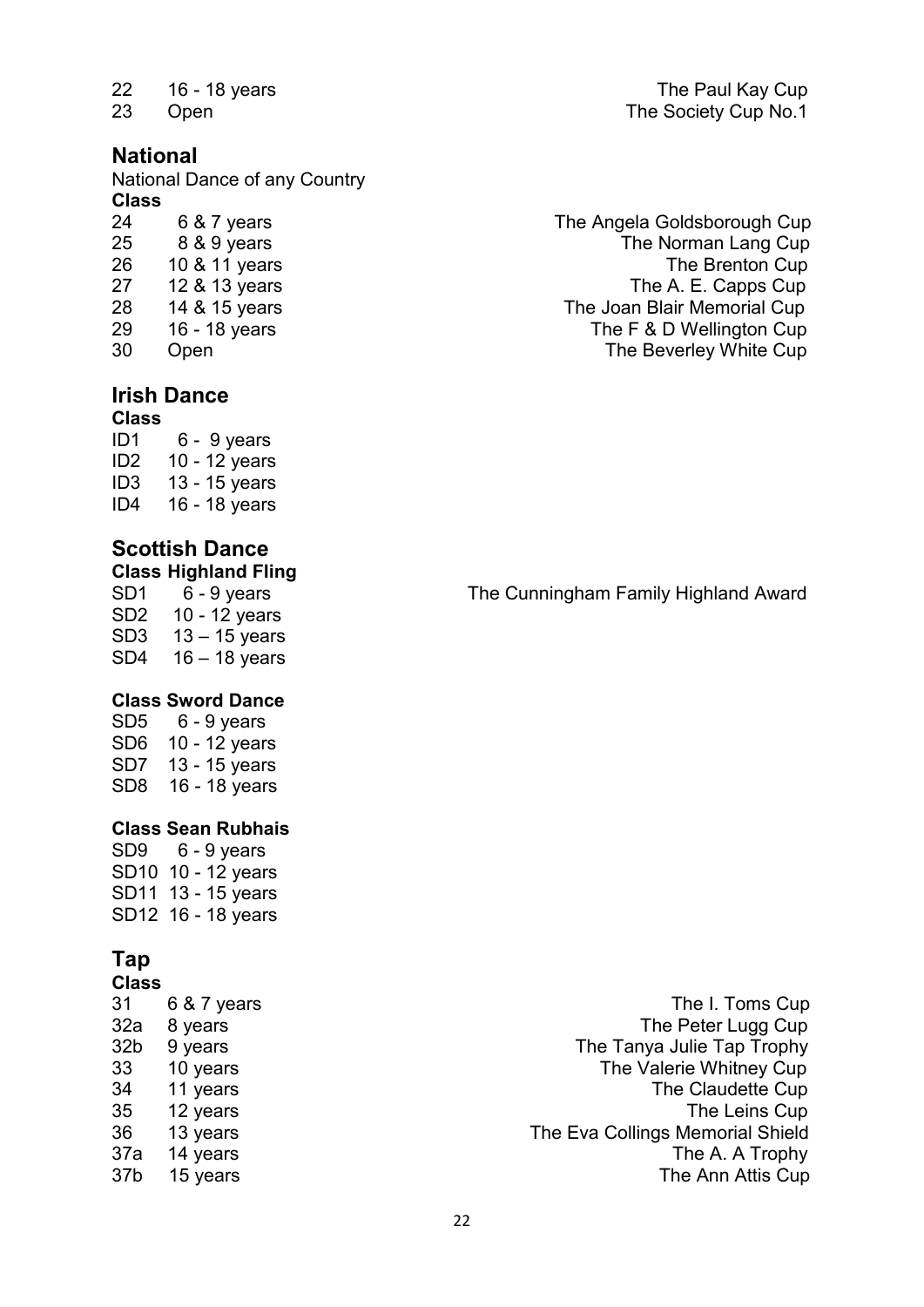38 16 - 21 years The Jill Davis Cup

## **Modern**

## **Class**

## **Lyrical Modern**

**Class** L1b 9 years L2b 11 years L4a 14 years The Jennifer Alden Cup<br>L4b 15 years The Jennifer Alden Cup 15 years

## **Acro Dance**

Class AD 1 6 & 7 years AD 2 8 & 9 years AD 3 10 & 11 years AD 4 12 & 13 years AD 5 14 & 15 years AD 6  $16 - 21$  years

#### **Contemporary Modern Class**

| $C1 \t 10 - 12$ years | The Billy Ron Scott Contemporary Cup  |
|-----------------------|---------------------------------------|
| C2 13 - 14 years      |                                       |
| $C3 \t15 - 16$ years  |                                       |
| C4 17 - 21 years      | The Katrina Lyndon Contemporary Plate |
|                       |                                       |

**39 Open** The E. Hiatt Shield

40 6 & 7 years The Margaret Mumford Cup 41a 8 years The Crofton Cup external of the US of the Superintendent Series of the Plymouth Festival Cup D<br>12 10 years Paignt Series of the Bonair Paignton Cup 42 10 years The Bonair Paignton Cup 43 11 years 11 years 11 years 11 years 11 years 11 years 12 years 12 years 12 years 12 years 12 years 12 years 12 years 12 years 12 years 12 years 12 years 12 years 12 years 12 years 12 years 12 years 12 years 12 years 12 12 years The Barwell Trophy 45 13 years 13 years 13 years 13 years 14 years 14 years 14 years 14 years 14 years 14 years 14 years 14 years 14 years 14 years 14 years 14 years 14 years 14 years 14 years 14 years 14 years 14 years 14 years 14 years 14 The Society Cup No. 6 46b 15 years The S.C. 6 Trophy 47 16 - 21 years The Toni Wallis Wellington Cup 48 Open The Colin Jones Cup

The Leah Lovell-Healy Cup

L2a 10 years **The Brydan Pillar Cup** 

L3a 12 years The Anne and George Saunders Cup L3b 13 years **The Emilia Mollie Crabtree Cup** 

L5 16 - 21 years The Pat de Waal Memorial Salver L6 Open **The Festival Cup No 7**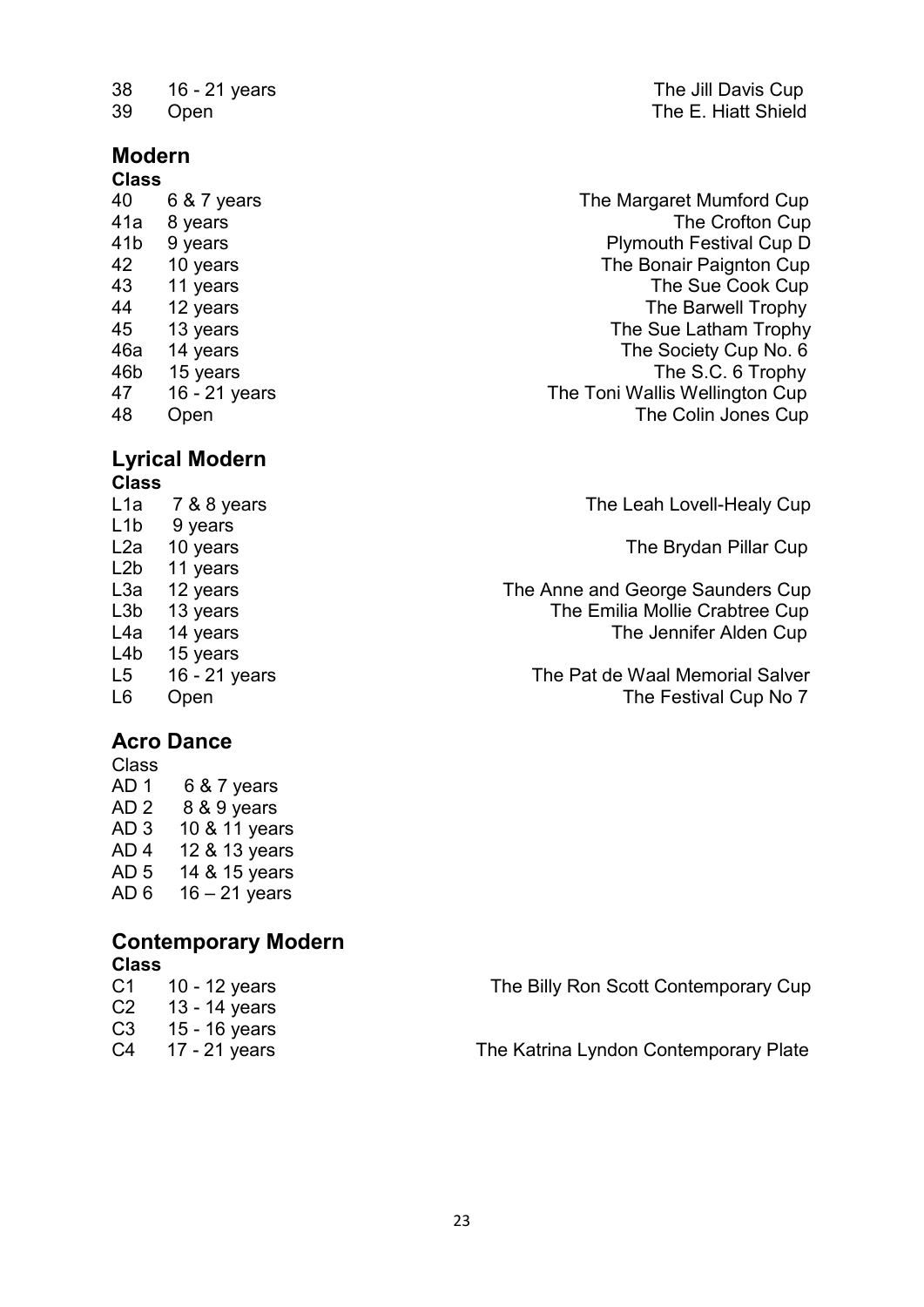## **Hip Hop**

**Class**

## **Street Dance**

#### **Class** SD1 6 - 9 years

SD2 10 - 12 years SD3 13 - 15 years SD4 16 - 21 years

## **Greek**

- **Class**
- 

## **Song & Dance**

**Class**<br>55a 6 years

### HH1 6 - 9 years The Junior Dann Hip Hop Trophy<br>HH2 10 - 12 vears The Billy Ron Scott Hip Hop Cup The Billy Ron Scott Hip Hop Cup HH3 13 - 15 years The Isabella Johnson Ewers Cup The Groovement Project Award

49 6 - 9 years The Society Cup No. 20<br>The Joanne Marsden Blackwell Shield 10 & 11 years The Joanne Marsden Blackwell Shield 12 & 13 years The Sharon Westlake Cup 52 14 & 15 years The Julie Harris Trophy 16 - 18 years The Karen Collings Greek Cup Open The Claire Edworthy Salver

The Billie Brooke Memorial Plaque 55b 7 years **The Society Cup No. 4** 56a 8 years The Carly Watts Song and Dance Cup 56b 9 years The Gilbert Cup 57 10 years The Sally Lee Cup 58 11 years The Sylvia Tout Cup 59 12 years The Society Cup No. 3 60 13 years The Couch Shield<br>14 and 15 years The Elizabeth Newham Cup 14 and 15 years The Elizabeth Newham Cup 62 16 - 18 years The Sylvia M Lee Cup 63 Open The Rebecca Cook Salver

### **Improvisation Classes Classical Improvisation Class**

| 64 | 6 - 9 years      | The Louise Harvey Trophy                     |
|----|------------------|----------------------------------------------|
|    | 65 10 - 13 years | The 'Emma's in Show Business' Dancing Trophy |
| 66 | 14 - 18 years    | The Louise Goldsborough Cup                  |

## **Modern Improvisation**

## **Class**

| 67 | 6 - 9 years   | The Society Cup No. 5A                              |
|----|---------------|-----------------------------------------------------|
| 68 | 10 - 13 years | The Valerie Anne Harvey Cup                         |
| 69 | 14 - 18 vears | The Louise Amanda Harvey Modern Improvisation Award |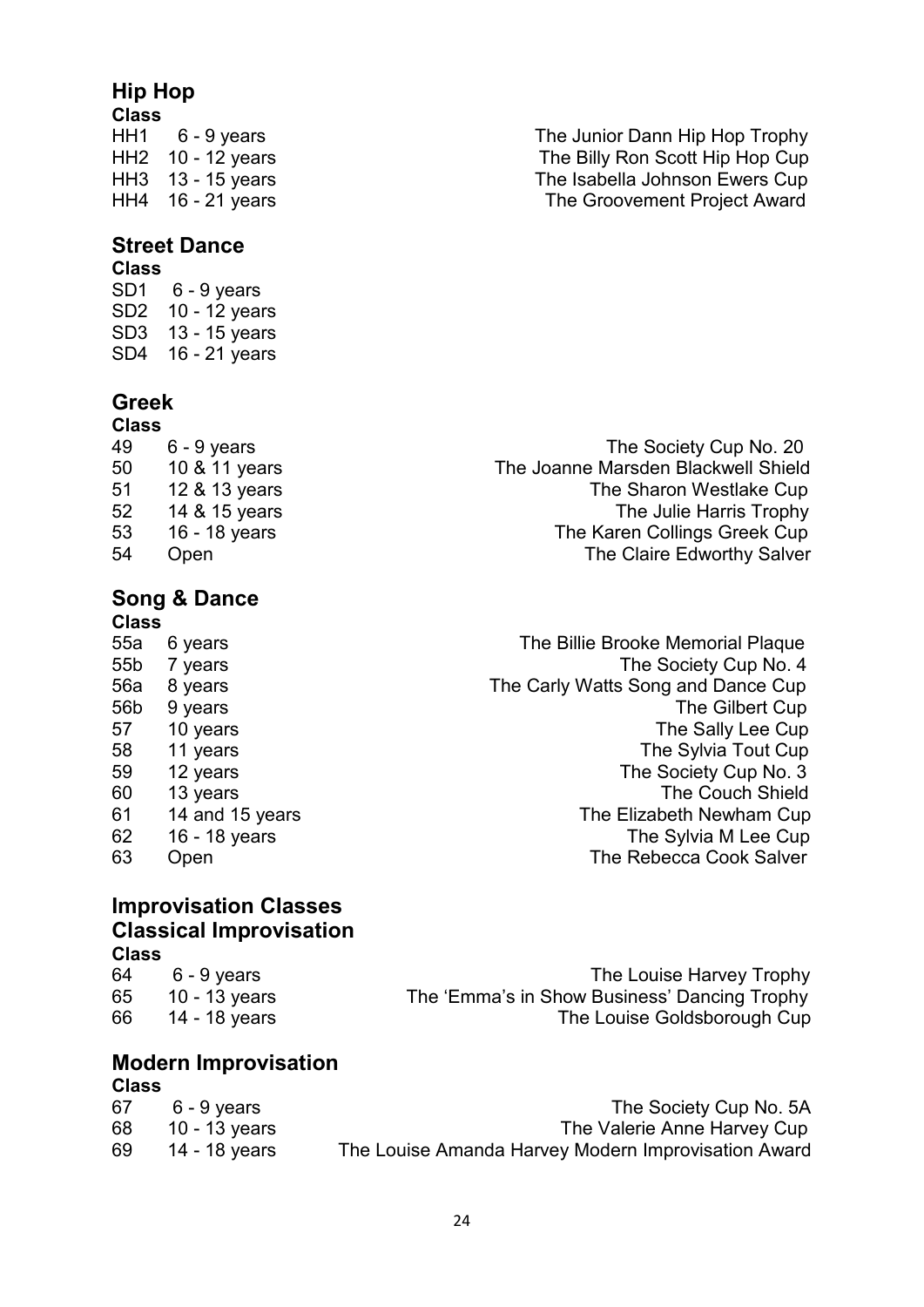## **Tap Improvisation**

## **Class**

## **Mime**

**Class**  MI 1 10 years and under<br>MI 2 11 - 13 years  $11 - 13$  years MI 3  $14 - 17$  years

## **Novice Classes Ballet**

### **Class**

| N1  | 6 years       | The Miss Pam Cup           |
|-----|---------------|----------------------------|
| N2  | 7 years       | The Michelle Barwell Cup   |
| N3  | 8 years       | The Patricia Rouse Cup     |
| N4  | 9 years       | The Kirsty Fletcher Cup    |
| N5  | 10 years      | The Maureen Nichols Shield |
| N6  | 11 years      | The Stephanie Bate Shield  |
| N7a | 12 years      | The CLTrophy               |
| N7b | 13 years      | The Carol Lamb Cup         |
| N8  | 14 - 16 years | The Pamela Baker Cup       |
|     |               |                            |

## **Modern**

## **Class**

N15a 12 years  $N16$  14 - 16 years

## **Tap**

#### **Class**

| N17             | 6 years       |
|-----------------|---------------|
| N <sub>18</sub> | 7 years       |
| N <sub>19</sub> | 8 years       |
| N20             | 9 years       |
| N21             | 10 years      |
| N22             | 11 years      |
| N23             | 12 & 13 years |
| N24             | 14 - 16 years |

70 6 - 9 years The Angela Drew Cup 71 10 - 13 years The Della Barnes Shield The Beverley Ellis Cup

6 years **The Manda George Cup** N10 7 years The Hi-Kix Trophy N11 8 years The Vivien Smith Cup<br>N12 9 years The Kerensa Cup N12 9 years The Kerensa Cup<br>N13 10 years The Dance Krazy Cup No. 1 N13 10 years The Dance Krazy Cup No. 1<br>N14 11 years The Dance Krazy Cup No. 1A The Dance Krazy Cup No. 1A<br>The JL Trophy N15b 13 years The Joyce Lambert Cup<br>N16 14 - 16 years The Joyce Lambert Cup

> The Maureen Cavanagh Memorial Cup The Sharron Barwell Cup The Chloe and Beth Pyner Tap Cup The Gemma Blight Cup The Beatrice Colman Memorial Trophy The Kyle and Shona Johnson Tap Trophy The Brad Corben Award The Katie Lynn Shield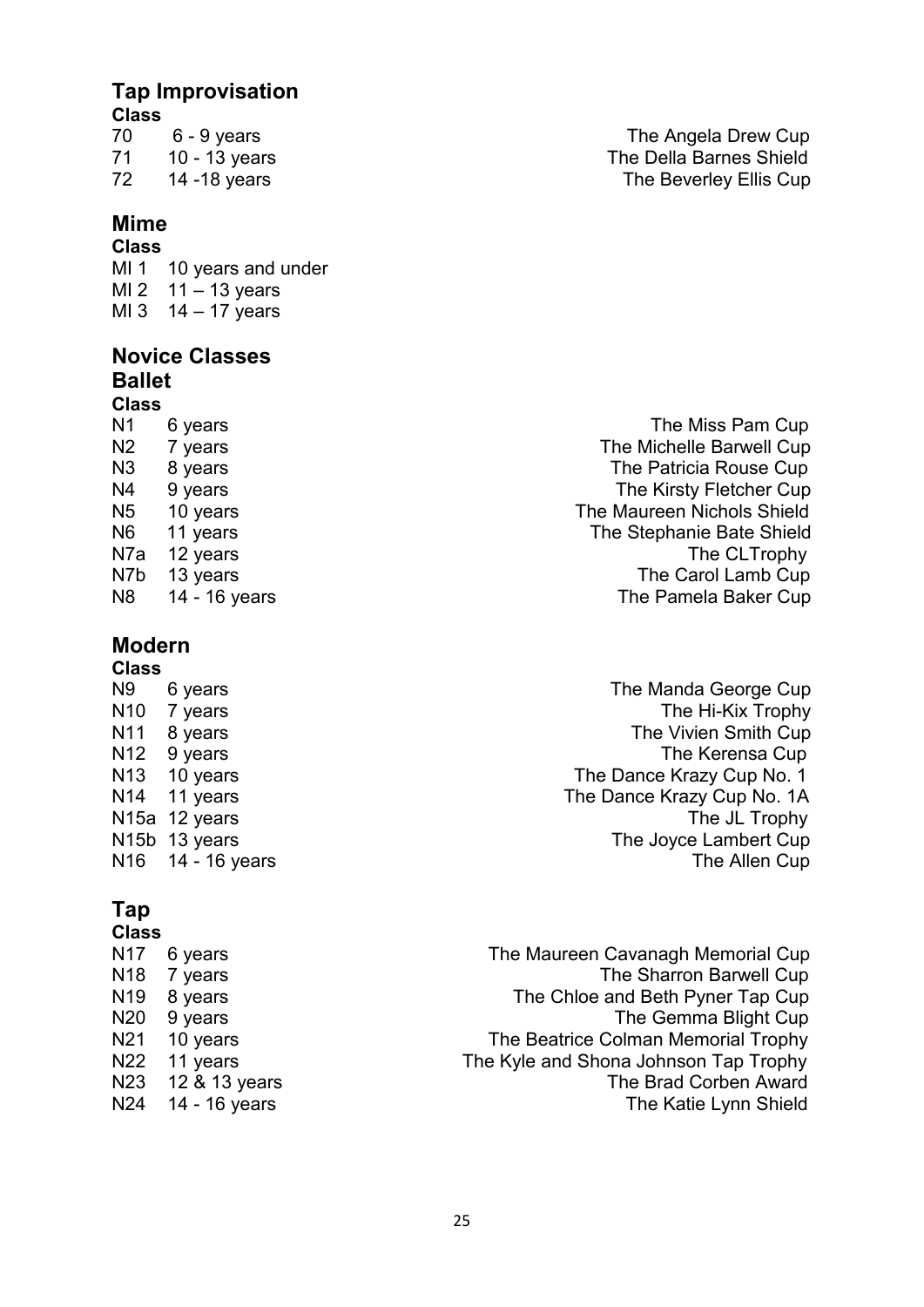## **Novice Lyrical Dance Class**

7 years N<sub>26</sub> 8 years N30b 13 years<br>N31 14 -16 ye 14 -16 years

## **Bollywood**

**Class** BW1 Group 12 years and under

BW2 Solo 12 years and under

## **Duet Classes**

**Classical Duet** (Ballet, Greek, National or Character) **Class**

- 
- 78 Open

## **Modern Duet Non-Classical**

**Class**

- 
- 
- 
- 
- 
- 

## **Tap Duet**

## **Song and Dance Duet Class**

- 
- 
- 
- 
- 

N27 9 Years The Hill-Falcus Trophy<br>N28 10 years The Alicia Jasmine Pryce Cup The Alicia Jasmine Pryce Cup N29 11 years The Millie Foster Cup<br>N30a 12 years The MF Trophy The MF Trophy

73 9 years and under The Society Cup No. 2<br>74 11 years and under The Gilbert Duet Cup 11 years and under The Gilbert Duet Cup 75 13 years and under The Lucy Ryan & Laura Hanson Cup 76 15 years and under The Dance Krazy Cup No. 2 77 18 years and under The Pamela de Waal Cup

9 years and under The DLK Trophy 80 11 years and under The David & Lisa Kay Modern Duet Cup 81 13 years and under The Tracy Howard & Cheryl Love Cup 82 15 years and under The Margaret Belcher Cup<br>83 18 years and under The M & C Lucas Cup The M & C Lucas Cup 84 Open The MCL Trophy

79a 9 years and under The Rebecca & Olivia Grobety Tap Duet Cup 80a 11 years and under The ROG Trophy 81a 13 years and under The Olivia & Rebecca Grobety Tap Duet Trophy 82a 15 years and under The ROG Cup 83a 18 years and under The Hunter Cup

85 9 years and under The Tresise Cup 86 11 years and under The Pyner Duet Cup 87 13 years and under The Fraser Memorial Shield 88 15 years and under The Pyner & Holmes Cabaret Cup 89 18 years and under The Patricia de Waal Cup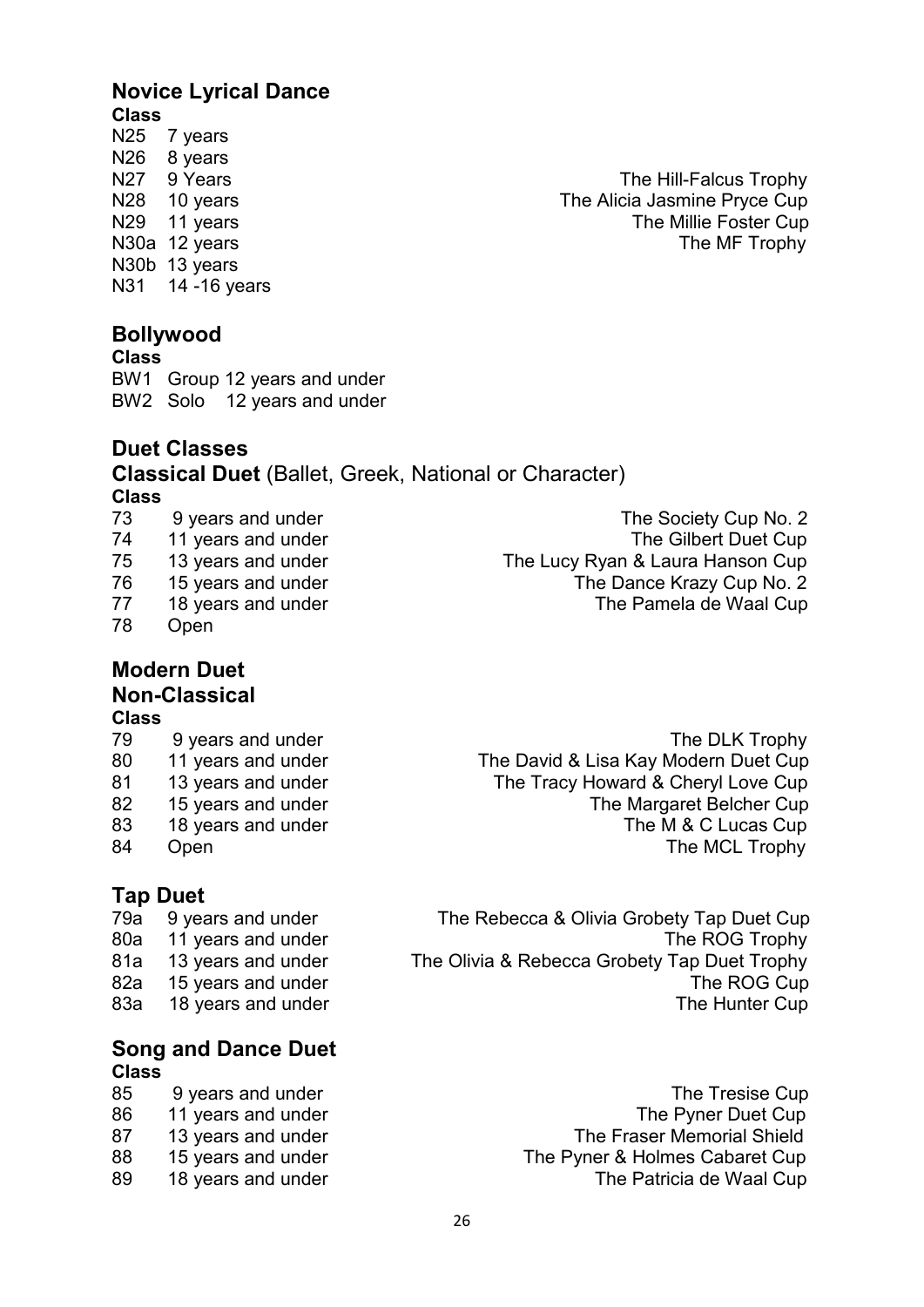**Classical Trio and Quad** (except Ballet)

**Trio and Quad Classes Ballet Trio and Quad**

91a 10 years and under

93 21 years and under

95 14 years and under **Plymouth Festivals Cup B** 

96 21 years and under

## **Non-Classical Trio and Quad** (Modern and Tap)

91 12 years and under The Munro Trio Ballet Shield<br>92 14 years and under The Elizabeth Moulds Award 92 14 years and under The Elizabeth Moulds Award

## **Class**

**Class**

10 years and under<br>12 years and under 97 12 years and under The Nicola Husband Cup 98 14 years and under The J. Mackie, B. Corben and O.Taylor Plate 99 21 years and under

### **Song and Dance Trio and Quad Class**

100a 10 years and under 100 12 years and under The Mollie Tanner Cup 101 14 years and under The Festival Cup No. 1<br>102 21 years and under Service States and the The Festival Cup No. 1 21 years and under

## **Group Classes Ballet Group**

## **Class**

- 105 21 years and under The Diane Hanson Memorial Cup 106 Open
- 103a 10 years and under The Ben Cook Shield 103 12 years and under The Rebecca Vince Trophy 104 15 years and under The Raymond Gill Cup

## **Classical Group** (National, Greek, Character or Modern Ballet) **Class**

- 107a 10 years and under The Festival Cup No. 6
- 
- 
- 
- 107 12 years and under The Festival Cup No. 2 108 15 years and under The Megan Dowell Shield 109 21 years and under The Frank Drew Memorial Salver<br>110 Open The Festival Cup No. 3 **1111 Open** The Festival Cup No. 3

10 years and under The Sherford Cup<br>12 years and under The Tanya Allen Award 94 12 years and under The Tanya Allen Award

90 Open The Rebecca Gibbs Cup

**Class**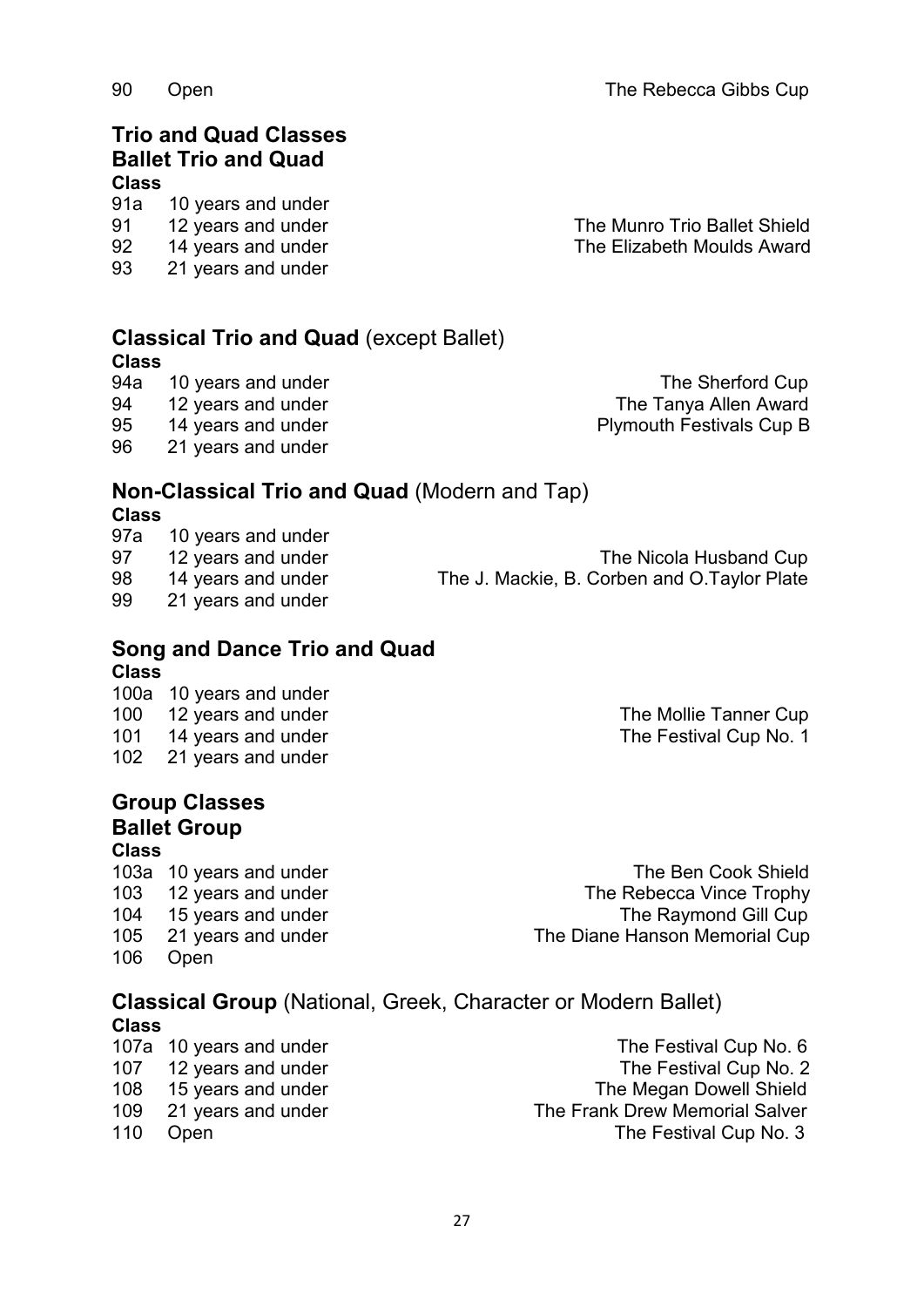## **Song and Dance Group Class**

- 
- 
- 
- 
- 

## **Non-Classical Group Modern**

**Class**

- 
- 
- 
- 
- 

## **Non-Classical Group Lyrical and Contemporary**<br>119 10 years and under

- 119 10 years and under<br>120 12 years and under
- 
- 
- 

## **Non-Classical Group Tap**

Class<br>123

- 10 years and under
- 
- 125 15 years and under
- 126 21 years and under

## **Adult Classes** (Any Dance Style)

- **Class**
- 
- 

127 Solo **127 Solo** The 'A Star was Born' Cup 128 Duet or Trio 'Can't Stop Dancin' Cup 129 Group The 'I Wish I was in Showbiz' Cup

## **2022 Junior and Senior Dance Championship Entry is by Invitation of the Adjudicator**

Throughout the festival week the adjudicator is asked to invite dancers aged  $10 - 21$ from age group ballet, modern and tap classes to dance in the Junior or senior Championship. This event is held at the end of the festival and after the presentation of Special Awards.

## **For more information regarding Championship Classes, please refer to page 15 of our 2022 dance syllabus.**

111a 10 years and under The Sam Holmes and Leonie Heath Cup 111 12 years and under The SHLH Trophy 112 15 years and under The Festival Cup No. 4<br>113 21 years and under The Rosie Hulme Salver 21 years and under The Rosie Hulme Salver 114 Open **Plymouth Festivals Cup A** 

115a 10 years and under The Coppola Shield<br>115 12 years and under The Coppola Trophy 12 years and under The Copploa Trophy 116 15 years and under The Sharon Ann Trophy 117 21 years and under The Caroline Drew Cup 118 Open **The Festival Cup No. 5** 

120 12 years and under Lara Cook Trophy<br>121 15 years and under **Lara Cook Trophy**<br>The Abbie Wellsford Award 15 years and under The Abbie Wellsford Award 122 21 years and under **Plymouth Festivals Cup E** 

124 12 years and under **Plymouth Festival Cup C**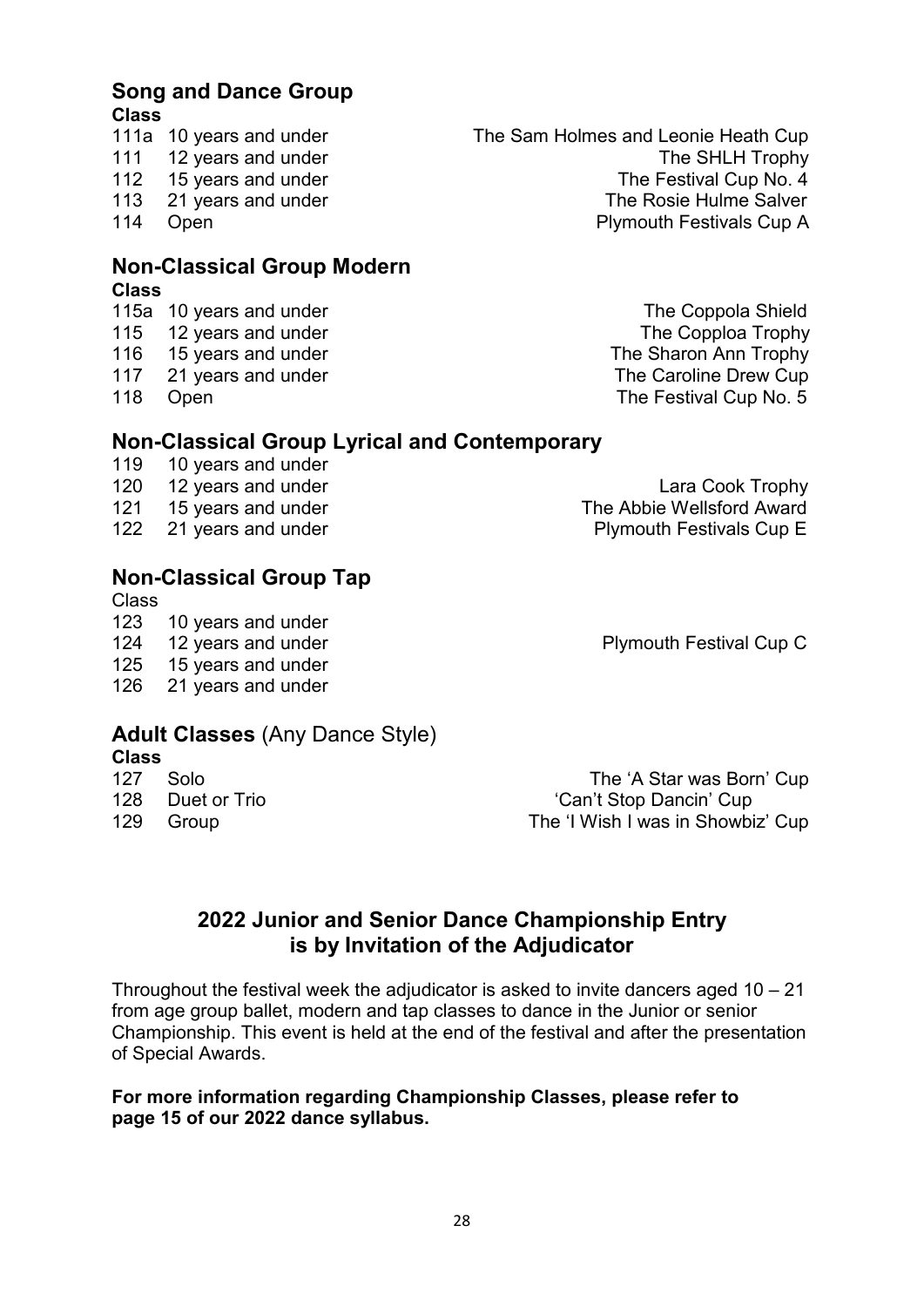## **2022 Junior and Senior Dance Championship**

## **Ballet**

Junior Ballet Championship 10 and under 14 years **The Lucy and Daisy Bosworth Junior Ballet Championship Cup**

Senior Ballet Championship 14 to 21 inclusive **The Dance Krazy Championship Cup**

### **Modern**

Junior Modern Championship 10 and under 14 year (Including classes L2, L3a & L3b)

## **The Geraldine Lamb Junior Modern Championship Award**

Senior Modern Championship 14 to 21 (Inclusive Including classes L4 & L5)

## **The Shannon Jarvis Senior Modern Championship Cup**

**Tap** Junior Tap Championship 10 and under 14 years **The Simara Winter Studios Junior Championship Award**

Senior Tap Championship 14 to 21 **The Pyner Centenary Senior Tap Championship Cup**

## **DANCE FESTIVAL SPECIAL AWARDS**

**The performers chosen to be presented with a Special Award by the adjudicator may not necessarily have received the Highest Mark. But, will have been chosen by the Adjudicator because they fulfilled the criteria of the award presented and their performance had been enjoyed very much by her.**

- **41. The Connolly Cup** For the Highest Mark for a Boy in any Solo Class
- **42. The Becci Couch Shield** For the Highest Mark for a Girl in any Solo Class
- **43. The Emma Reynolds, Simon Saint and Baby Jack Memorial Shield\*** Awarded by the Adjudicator for endeavour in Tap Classes under 8 years including N17 & N18
- **44. The Thomas Isherwood Cup** awarded by the Adjudicator for endeavour in Tap 8 years and over including Novice Classes NB19 to N24
- **45. The Torbay Court Hotel Cup\*** Awarded by the Adjudicator for the performance with the best sense of Comedy **46. The Ami Martin Trophy**

Awarded by the Adjudicator for the performance with the best Dramatic Presentation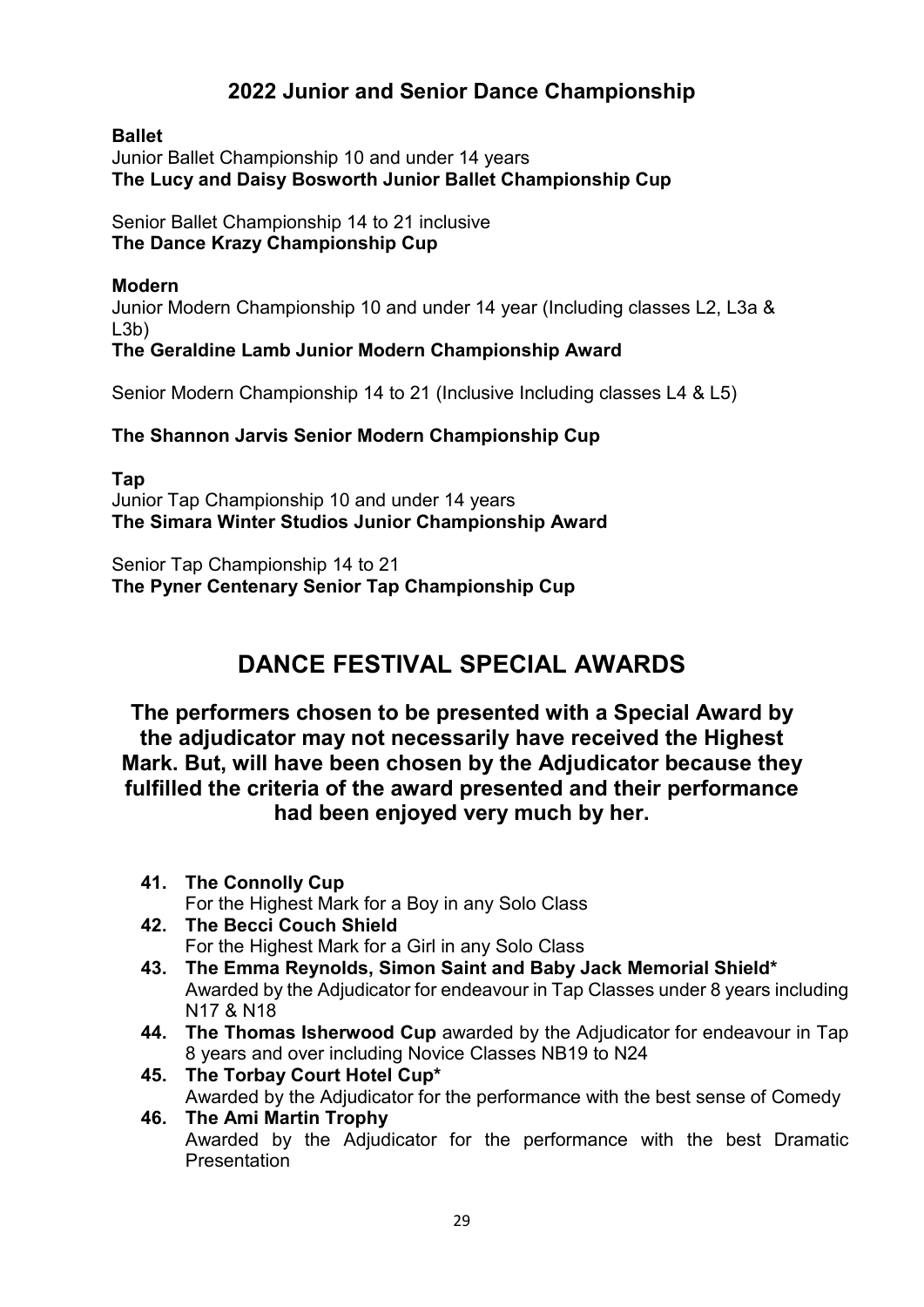- **46a The Leo Catchpole Musical Theatre Cup** Awarded by the Adjudicator for the performance with the best Musical Theatre **47. The Samuel Holmes Award\***
- This Award is for the most memorable performance in any category 12 to 21 years **47a The Brian Gerry Cup**
- Awarded by the Adjudicator for the most memorable Song and Dance Solo **48. The Bernie Cook Memorial Salver\***
- This Award is for the most versatile performer during the whole of the festival **49. The Performance Photography Award\***
	- Awarded by the Adjudicator for the most innovative costume or makeup
- **50. Megan Cameron Shield\*** The most artistic ballet solo any age
- **51. The Sophie Chambers Award\*** Awarded by the Adjudicator for stage presence
- **52. The Toni Dent Musicality Cup**
- **53. The Cerys Brady Cup for Expression**
- **54. The Heath & Holmes Cup** Awarded by the Adjudication for the most outstanding Song & Dance Duet
- **55. The Billy Ron Scott 'Joy of Dance' Award**
- **56. The Alice Giles Award**
	- Awarded by the Adjudicator for the most outstanding Tap Solo any age.

## **57. The Janice Fullman Trophy\***

This Trophy was presented to the Plymouth Music Festival in 1987, and will be awarded to the dancer, who, in the opinion of the Adjudicator, shows the most promise.

**Please note that this year we will not be presenting Cups or Trophies for the Highest Aggregate Mark or the Highest Mark in Duets and Trios or the highest Mark in Group Classes** 

**Plymouth Dance Festival is for the benefit of all the children and young people performing. We aim to ensure every dancer enjoys a happy festival, has a memorable experience, grows in confidence, learns from the experience and can't wait to return next year and perform again!**

**Please remember Festivals are run by volunteers**

**Festival volunteers are not supervisors they are enablers**

**Festival volunteers enable performers to perform**

**Please look after our cups and trophies …. they are on loan to you!**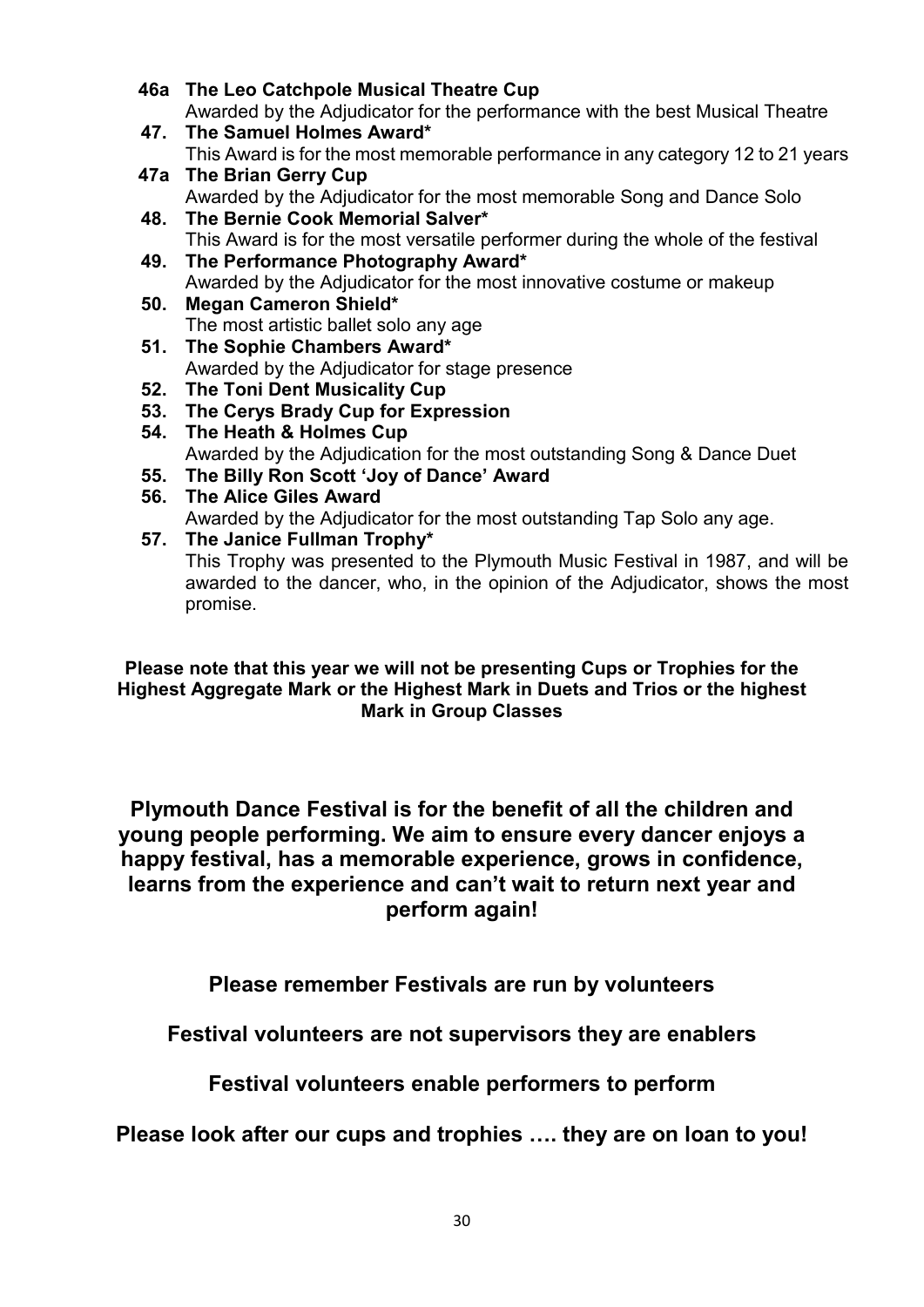## **Please return your dance cups by 1st June 2022 How can you support the City of Plymouth Festival?**

The aim of our Festival is to promote the Arts and encourage the involvement of our community in performance, particularly in music, speech, drama and dance.

It must be remembered that the festival is a charity, run wholly by volunteers. We receive no grants from public bodies. Without the financial support of sponsors, large and small, our Friends, Members and other donors, the festival would not be able to continue.

If you are sympathetic to our aims, enjoy the performing arts and feel passionate about Plymouth Festival there are several ways you could help.

You could make a donation; you could become a Friend of the festival or you could become a member. Please email our general secretary: [cherylpyner@gmail.com](mailto:cherylpyner@gmail.com) for more information.

## **Data Protection**

The City of Plymouth Festival holds data solely for the purpose of running the festival. Personal data will not be disclosed to third parties without the express permission of the data subject.

### **RunMyFestival and The City of Plymouth Festival are both compliant with GDPR, that's General Data Protection Regulations.**

For more information regarding Data Protection please refer to Plymouth Festival's Privacy Statement on **page 32** of the Syllabus.

This Privacy Statement only applies to the City of Plymouth Festival.

### **Our festival website provides a link to RMF on-line entry who have their own privacy statement which we recommend you read.**

**RunMyFestival** requires parents, guardians and carers to complete check boxes to say they adhere to the festival rules; confirm that they have read and understand the Child Protection and Safer Festival Policy Statements; and consent to their child being photographed by the official photographer and that these photographs may be used on our website to promote the festival.